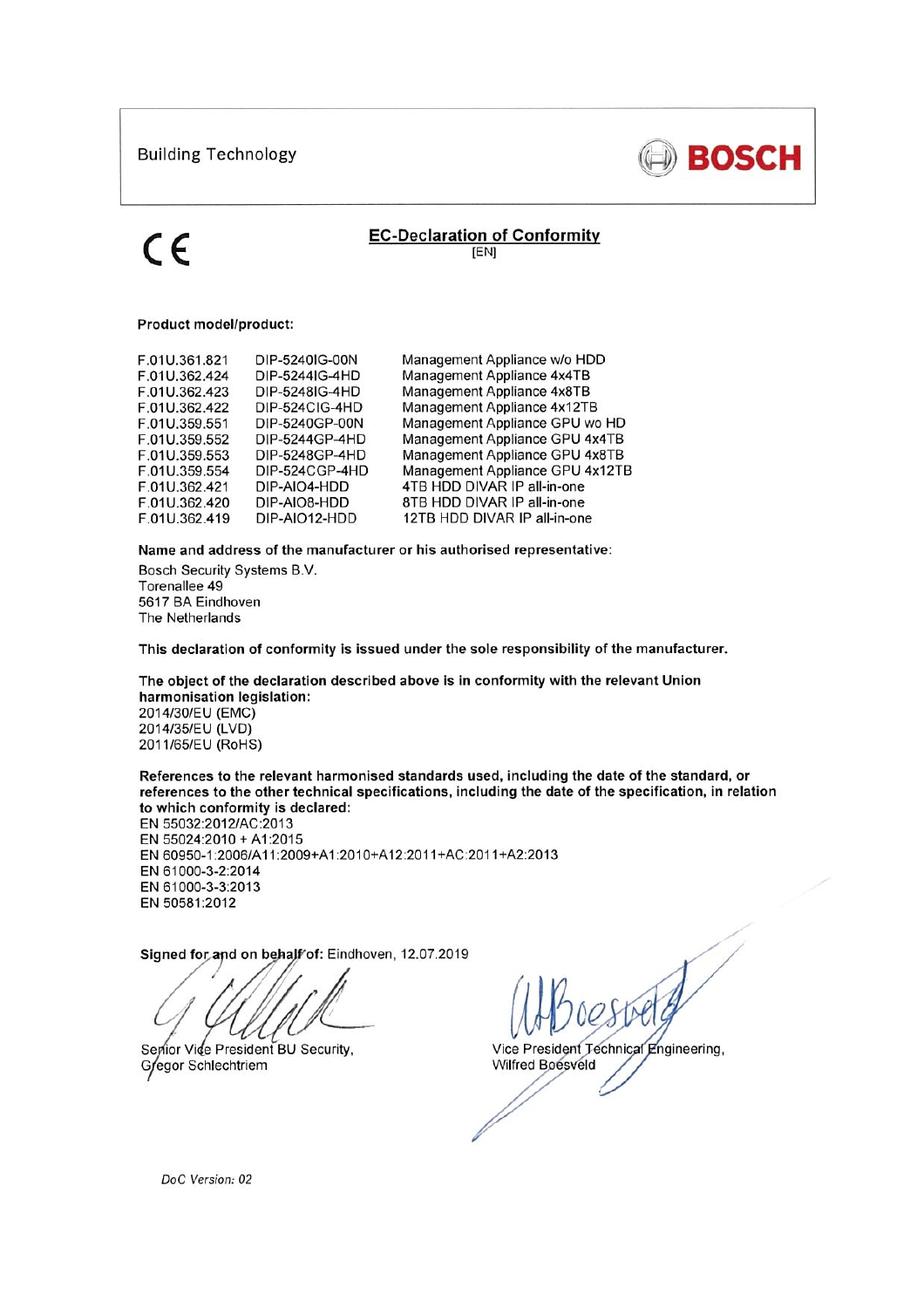

# **ЕС ДЕКЛАРАЦИЯ ЗА СЪОТВЕТСТВИЕ**

[BG]

### **Модел на продукт/продукт:**

| F.01U.361.821<br>F.01U.362.424<br>F.01U.362.423<br>F.01U.362.422<br>F.01U.359.551<br>F.01U.359.552<br>F.01U.359.553<br>F.01U.359.554<br>F.01U.362.421<br>F.01U.362.420 | DIP-5240IG-00N<br>DIP-5244IG-4HD<br>DIP-5248IG-4HD<br>DIP-524CIG-4HD<br>DIP-5240GP-00N<br>DIP-5244GP-4HD<br>DIP-5248GP-4HD<br>DIP-524CGP-4HD<br>DIP-AIO4-HDD<br>DIP-AIO8-HDD | Management Appliance w/o HDD<br>Management Appliance 4x4TB<br>Management Appliance 4x8TB<br>Management Appliance 4x12TB<br>Management Appliance GPU wo HD<br>Management Appliance GPU 4x4TB<br>Management Appliance GPU 4x8TB<br>Management Appliance GPU 4x12TB<br>4TB HDD DIVAR IP all-in-one<br>8TB HDD DIVAR IP all-in-one |
|------------------------------------------------------------------------------------------------------------------------------------------------------------------------|------------------------------------------------------------------------------------------------------------------------------------------------------------------------------|--------------------------------------------------------------------------------------------------------------------------------------------------------------------------------------------------------------------------------------------------------------------------------------------------------------------------------|
| F.01U.362.419                                                                                                                                                          | DIP-AIO12-HDD                                                                                                                                                                | 12TB HDD DIVAR IP all-in-one                                                                                                                                                                                                                                                                                                   |
|                                                                                                                                                                        |                                                                                                                                                                              |                                                                                                                                                                                                                                                                                                                                |

### **Наименование и адрес на производителя или на неговия упълномощен представител:**

Bosch Security Systems B.V. Torenallee 49 5617 BA Eindhoven The Netherlands

**Настоящата декларация за съответствие е издадена на отговорността на производителя.** 

### **Предметът на декларацията, описан по-горе, отговаря на съответното законодателство на Съюза за хармонизация:**

2014/30/EU (EMC) 2014/35/EU (LVD) 2011/65/EU (RoHS)

#### **Позоваване на използваните хармонизирани стандарти, включително датата на стандарта, или позоваване на други технически спецификации, включително датата на спецификацията, по отношение на които се декларира съответствие:**

EN 55032:2012/AC:2013 EN 55024:2010 + A1:2015 EN 60950-1:2006/A11:2009+A1:2010+A12:2011+AC:2011+A2:2013 EN 61000-3-2:2014 EN 61000-3-3:2013 EN 50581:2012

### **Подписано за и от името на:** Айндховен, 12.07.2019

Senior Vice President BU Security, Gregor Schlechtriem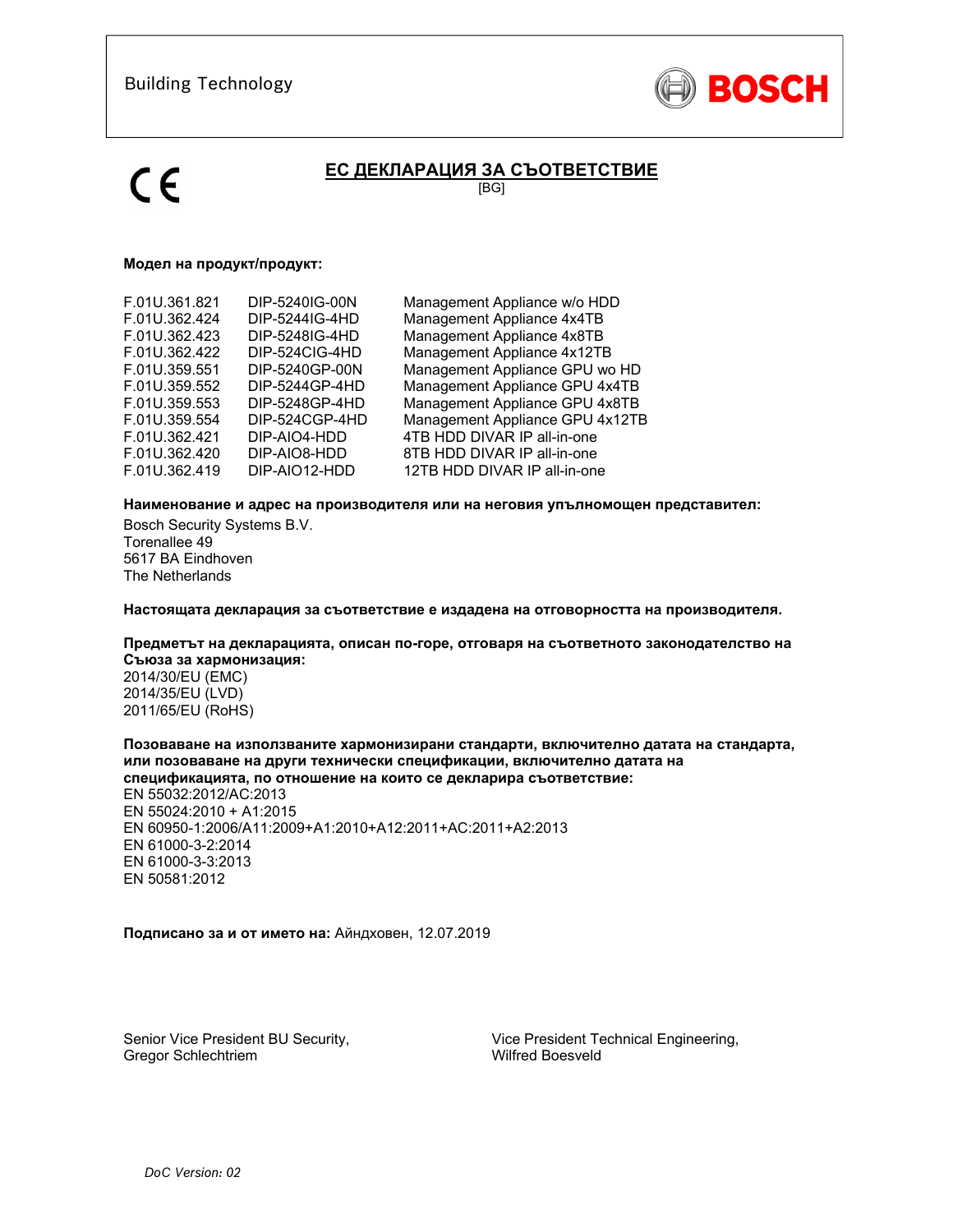

# **DECLARACIÓN UE DE CONFORMIDAD**

[ES]

### **Modelo de producto/producto:**

| F.01U.361.821 | DIP-5240IG-00N | Management Appliance w/o HDD    |
|---------------|----------------|---------------------------------|
| F.01U.362.424 | DIP-5244IG-4HD | Management Appliance 4x4TB      |
| F.01U.362.423 | DIP-5248IG-4HD | Management Appliance 4x8TB      |
| F.01U.362.422 | DIP-524CIG-4HD | Management Appliance 4x12TB     |
| F.01U.359.551 | DIP-5240GP-00N | Management Appliance GPU wo HD  |
| F.01U.359.552 | DIP-5244GP-4HD | Management Appliance GPU 4x4TB  |
| F.01U.359.553 | DIP-5248GP-4HD | Management Appliance GPU 4x8TB  |
| F.01U.359.554 | DIP-524CGP-4HD | Management Appliance GPU 4x12TB |
| F.01U.362.421 | DIP-AIO4-HDD   | 4TB HDD DIVAR IP all-in-one     |
| F.01U.362.420 | DIP-AIO8-HDD   | 8TB HDD DIVAR IP all-in-one     |
| F.01U.362.419 | DIP-AIO12-HDD  | 12TB HDD DIVAR IP all-in-one    |

### **Nombre y dirección del fabricante o de su representante autorizado:**

Bosch Security Systems B.V. Torenallee 49 5617 BA Eindhoven The Netherlands

**La presente declaración de conformidad se expide bajo la exclusiva responsabilidad del fabricante.** 

## **El objeto de la declaración descrita anteriormente es conforme con la legislación de armonización pertinente de la Unión:**

2014/30/EU (EMC) 2014/35/EU (LVD) 2011/65/EU (RoHS)

**Referencias a las normas armonizadas pertinentes utilizadas, incluidas las fechas de las normas, o referencias a las otras especificaciones técnicas, incluidas las fechas de las especificaciones, respecto a las cuales se declara la conformidad:** 

EN 55032:2012/AC:2013 EN 55024:2010 + A1:2015 EN 60950-1:2006/A11:2009+A1:2010+A12:2011+AC:2011+A2:2013 EN 61000-3-2:2014 EN 61000-3-3:2013 EN 50581:2012

**Firmado en nombre de:** Eindhoven, 12.07.2019

Senior Vice President BU Security, Gregor Schlechtriem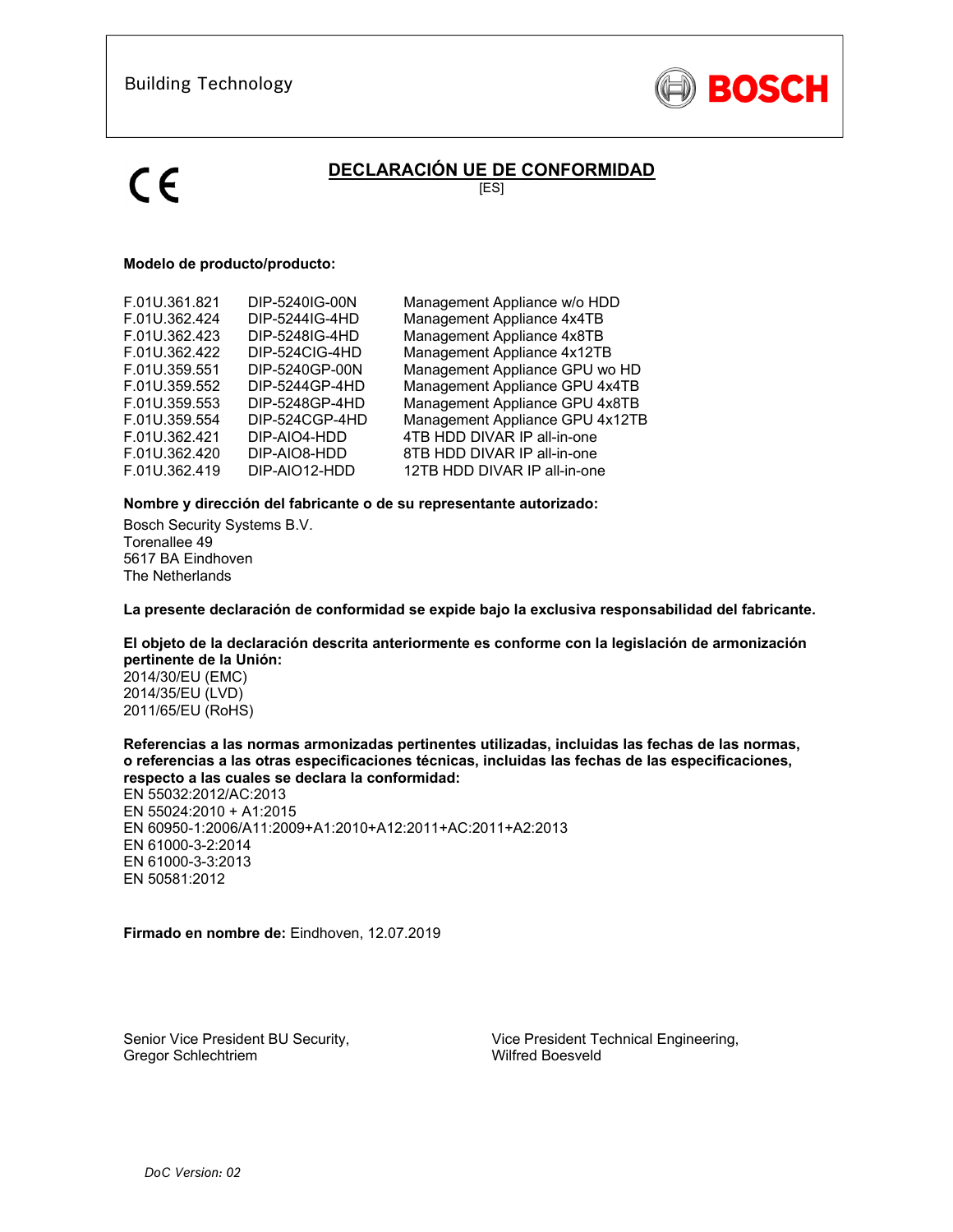

# **EU PROHLÁŠENÍ O SHODĚ**

[CS]

### **Model výrobku/výrobek:**

| F.01U.361.821 | DIP-5240IG-00N | Management Appliance w/o HDD    |
|---------------|----------------|---------------------------------|
| F.01U.362.424 | DIP-5244IG-4HD | Management Appliance 4x4TB      |
| F.01U.362.423 | DIP-5248IG-4HD | Management Appliance 4x8TB      |
| F.01U.362.422 | DIP-524CIG-4HD | Management Appliance 4x12TB     |
| F.01U.359.551 | DIP-5240GP-00N | Management Appliance GPU wo HD  |
| F.01U.359.552 | DIP-5244GP-4HD | Management Appliance GPU 4x4TB  |
| F.01U.359.553 | DIP-5248GP-4HD | Management Appliance GPU 4x8TB  |
| F.01U.359.554 | DIP-524CGP-4HD | Management Appliance GPU 4x12TB |
| F.01U.362.421 | DIP-AIO4-HDD   | 4TB HDD DIVAR IP all-in-one     |
| F.01U.362.420 | DIP-AIO8-HDD   | 8TB HDD DIVAR IP all-in-one     |
| F.01U.362.419 | DIP-AIO12-HDD  | 12TB HDD DIVAR IP all-in-one    |
|               |                |                                 |

### **Jméno a adresa výrobce nebo jeho zplnomocněného zástupce:**

Bosch Security Systems B.V. Torenallee 49 5617 BA Eindhoven The Netherlands

**Toto prohlášení o shodě se vydává na výhradní odpovědnost výrobce.** 

# **Výše popsaný předmět prohlášení je ve shodě s příslušnými harmonizačními právními předpisy Unie:**

2014/30/EU (EMC) 2014/35/EU (LVD) 2011/65/EU (RoHS)

### **Odkazy na příslušné harmonizované normy, které byly použity, včetně data normy, nebo na jiné technické specifikace, včetně data specifikací, na jejichž základě se shoda prohlašuje:**

EN 55032:2012/AC:2013 EN 55024:2010 + A1:2015 EN 60950-1:2006/A11:2009+A1:2010+A12:2011+AC:2011+A2:2013 EN 61000-3-2:2014 EN 61000-3-3:2013 EN 50581:2012

**Podepsáno za a jménem:** Eindhoven, 12.07.2019

Senior Vice President BU Security, Gregor Schlechtriem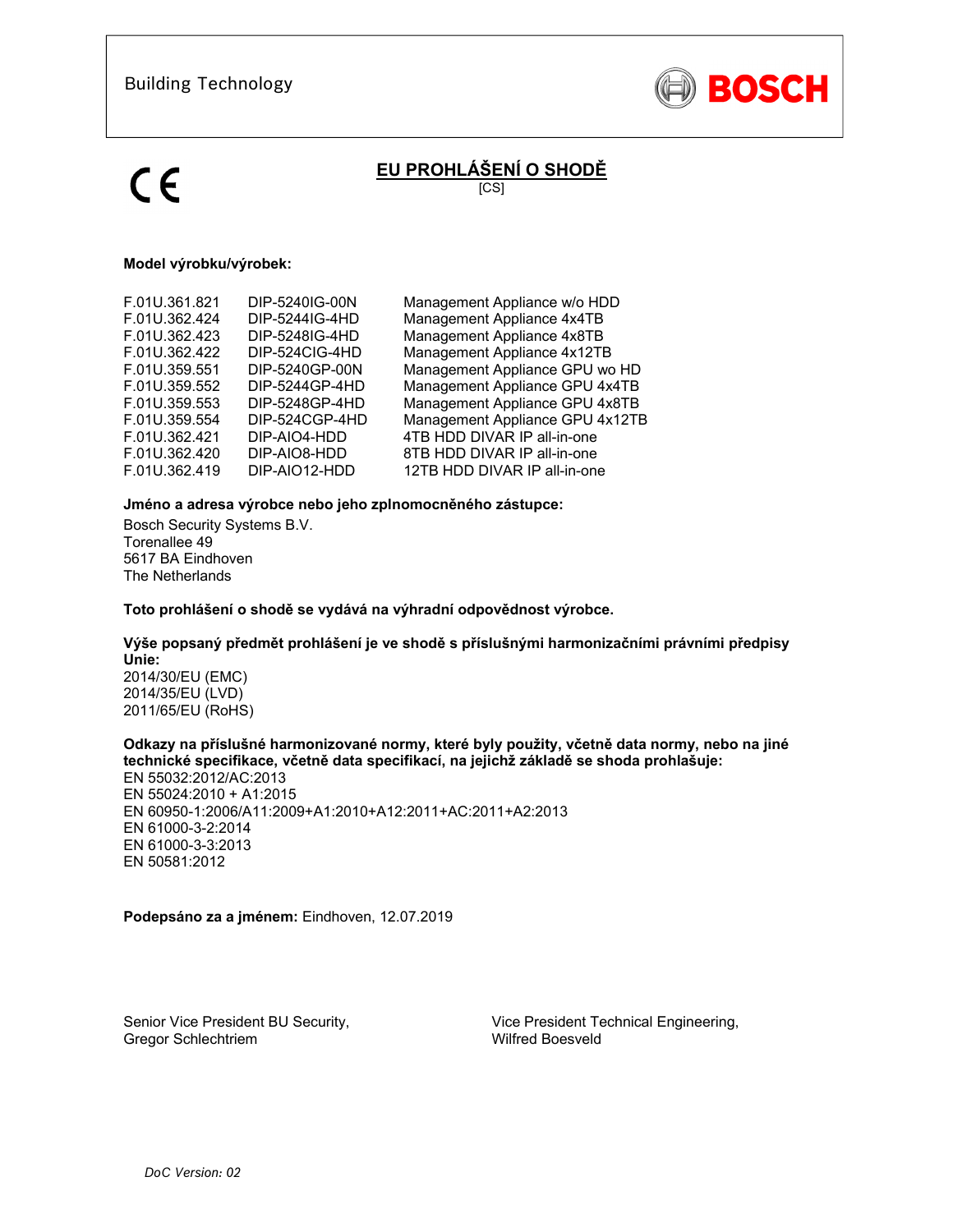

# **EU-OVERENSSTEMMELSESERKLÆRING**

[DA]

## **Produktmodel/produkt:**

| F.01U.361.821 | DIP-5240IG-00N | Management Appliance w/o HDD    |
|---------------|----------------|---------------------------------|
| F.01U.362.424 | DIP-5244IG-4HD | Management Appliance 4x4TB      |
| F.01U.362.423 | DIP-5248IG-4HD | Management Appliance 4x8TB      |
| F.01U.362.422 | DIP-524CIG-4HD | Management Appliance 4x12TB     |
| F.01U.359.551 | DIP-5240GP-00N | Management Appliance GPU wo HD  |
| F.01U.359.552 | DIP-5244GP-4HD | Management Appliance GPU 4x4TB  |
| F.01U.359.553 | DIP-5248GP-4HD | Management Appliance GPU 4x8TB  |
| F.01U.359.554 | DIP-524CGP-4HD | Management Appliance GPU 4x12TB |
| F.01U.362.421 | DIP-AIO4-HDD   | 4TB HDD DIVAR IP all-in-one     |
| F.01U.362.420 | DIP-AIO8-HDD   | 8TB HDD DIVAR IP all-in-one     |
| F.01U.362.419 | DIP-AIO12-HDD  | 12TB HDD DIVAR IP all-in-one    |

### **Navn og adresse på fabrikanten eller dennes bemyndigede repræsentant:**

Bosch Security Systems B.V. Torenallee 49 5617 BA Eindhoven The Netherlands

**Denne overensstemmelseserklæring udstedes på fabrikantens ansvar.** 

## **Genstanden for erklæringen, som beskrevet ovenfor, er i overensstemmelse med den relevante EU-harmoniseringslovgivning:**

2014/30/EU (EMC) 2014/35/EU (LVD) 2011/65/EU (RoHS)

### **Referencer til de relevante anvendte harmoniserede standarder, herunder standardens dato, eller referencer til de andre tekniske specifikationer, herunder specifikationens dato, som der erklæres overensstemmelse med:**

EN 55032:2012/AC:2013 EN 55024:2010 + A1:2015 EN 60950-1:2006/A11:2009+A1:2010+A12:2011+AC:2011+A2:2013 EN 61000-3-2:2014 EN 61000-3-3:2013 EN 50581:2012

**Underskrevet for og på vegne af:** Eindhoven, 12.07.2019

Senior Vice President BU Security, Gregor Schlechtriem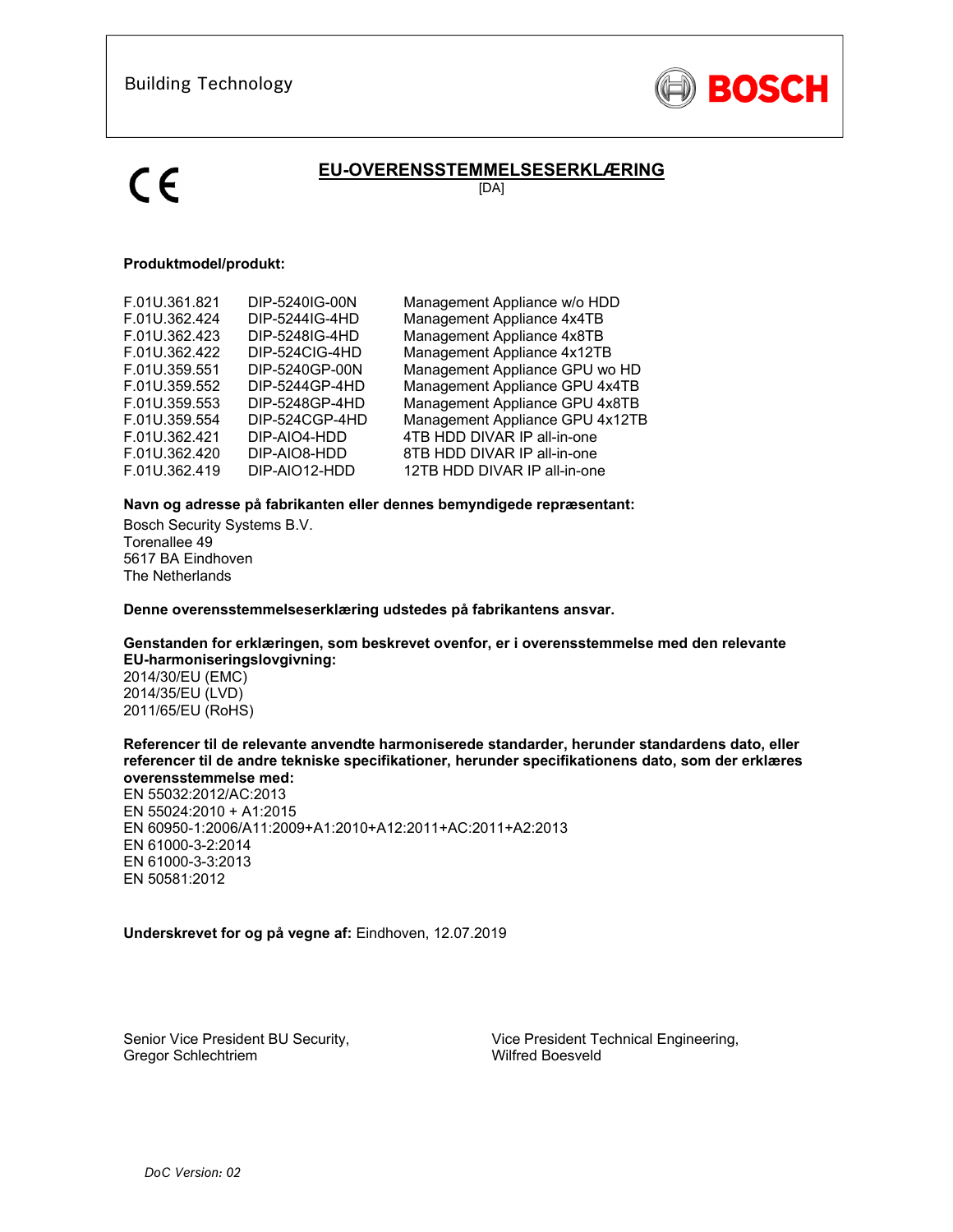

# **EU-KONFORMITÄTSERKLÄRUNG**

[DE]

## **Produktmodell/Produkt:**

| F.01U.361.821 | DIP-5240IG-00N | Management Appliance w/o HDD    |
|---------------|----------------|---------------------------------|
|               |                |                                 |
| F.01U.362.424 | DIP-5244IG-4HD | Management Appliance 4x4TB      |
| F.01U.362.423 | DIP-5248IG-4HD | Management Appliance 4x8TB      |
| F.01U.362.422 | DIP-524CIG-4HD | Management Appliance 4x12TB     |
| F.01U.359.551 | DIP-5240GP-00N | Management Appliance GPU wo HD  |
| F.01U.359.552 | DIP-5244GP-4HD | Management Appliance GPU 4x4TB  |
| F.01U.359.553 | DIP-5248GP-4HD | Management Appliance GPU 4x8TB  |
| F.01U.359.554 | DIP-524CGP-4HD | Management Appliance GPU 4x12TB |
| F.01U.362.421 | DIP-AIO4-HDD   | 4TB HDD DIVAR IP all-in-one     |
| F.01U.362.420 | DIP-AIO8-HDD   | 8TB HDD DIVAR IP all-in-one     |
| F.01U.362.419 | DIP-AIO12-HDD  | 12TB HDD DIVAR IP all-in-one    |
|               |                |                                 |

### **Name und Anschrift des Herstellers oder seines Bevollmächtigten:**

Bosch Security Systems B.V. Torenallee 49 5617 BA Eindhoven The Netherlands

**Die alleinige Verantwortung für die Ausstellung dieser Konformitätserklärung trägt der Hersteller.** 

**Der oben beschriebene Gegenstand der Erklärung erfüllt die einschlägigen Harmonisierungsrechtsvorschriften der Union:** 2014/30/EU (EMC) 2014/35/EU (LVD) 2011/65/EU (RoHS)

**Angabe der einschlägigen harmonisierten Normen, die zugrunde gelegt wurden, einschließlich des Datums der Norm, oder Angabe anderer technischer Spezifikationen, für die die Konformität erklärt wird, einschließlich des Datums der Spezifikation:** 

EN 55032:2012/AC:2013 EN 55024:2010 + A1:2015 EN 60950-1:2006/A11:2009+A1:2010+A12:2011+AC:2011+A2:2013 EN 61000-3-2:2014 EN 61000-3-3:2013 EN 50581:2012

### **Unterzeichnet für und im Namen von:** Eindhoven, 12.07.2019

Senior Vice President BU Security, Gregor Schlechtriem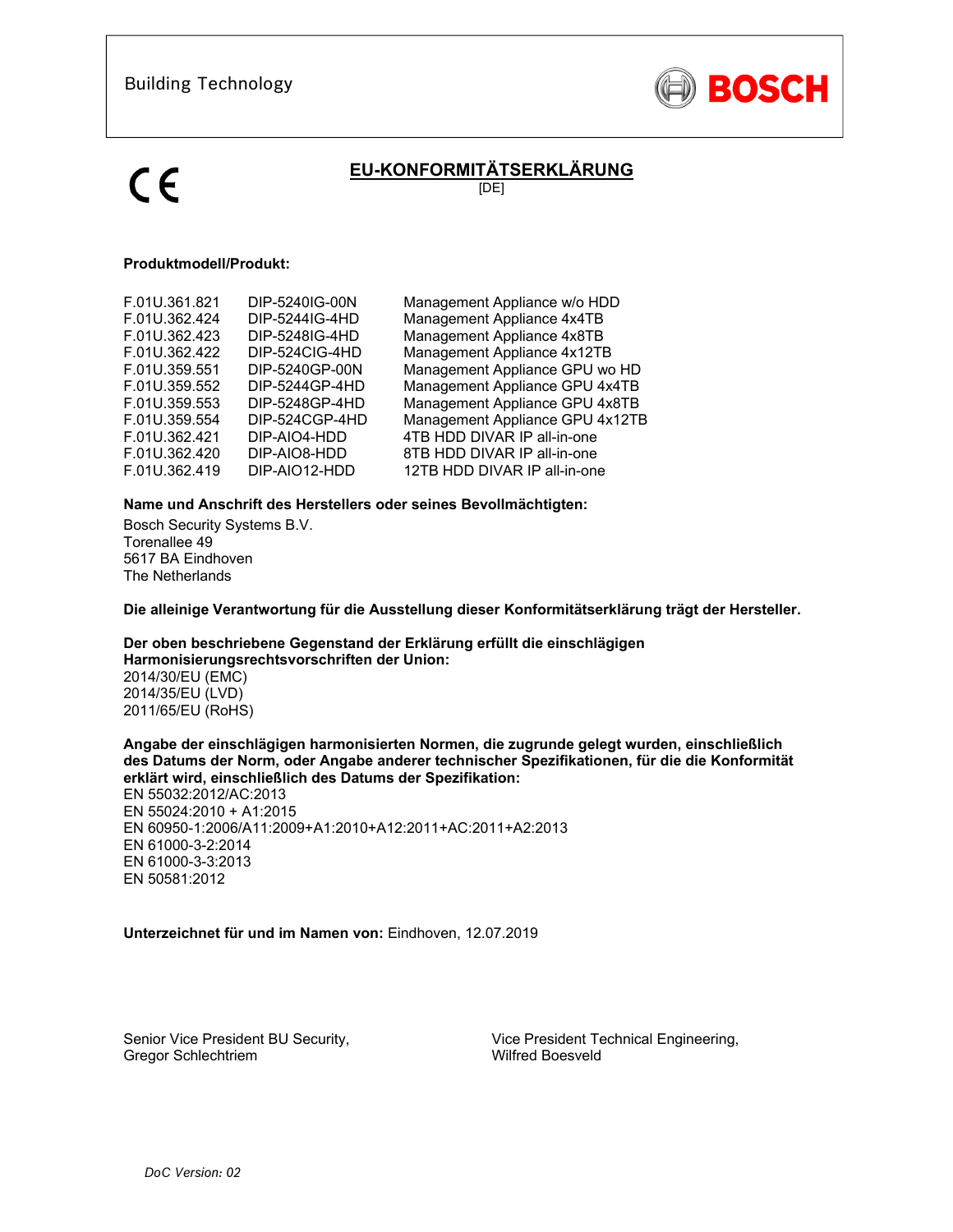

# **ELi VASTAVUSDEKLARATSIOON**

[ET]

### **Toote mudel/toode:**

| F.01U.361.821 | DIP-5240IG-00N | Management Appliance w/o HDD    |
|---------------|----------------|---------------------------------|
| F.01U.362.424 | DIP-5244IG-4HD | Management Appliance 4x4TB      |
| F.01U.362.423 | DIP-5248IG-4HD | Management Appliance 4x8TB      |
| F.01U.362.422 | DIP-524CIG-4HD | Management Appliance 4x12TB     |
| F.01U.359.551 | DIP-5240GP-00N | Management Appliance GPU wo HD  |
| F.01U.359.552 | DIP-5244GP-4HD | Management Appliance GPU 4x4TB  |
| F.01U.359.553 | DIP-5248GP-4HD | Management Appliance GPU 4x8TB  |
| F.01U.359.554 | DIP-524CGP-4HD | Management Appliance GPU 4x12TB |
| F.01U.362.421 | DIP-AIO4-HDD   | 4TB HDD DIVAR IP all-in-one     |
| F.01U.362.420 | DIP-AIO8-HDD   | 8TB HDD DIVAR IP all-in-one     |
| F.01U.362.419 | DIP-AIO12-HDD  | 12TB HDD DIVAR IP all-in-one    |
|               |                |                                 |

## **Tootja või tema volitatud esindaja nimi ja aadress:**

Bosch Security Systems B.V. Torenallee 49 5617 BA Eindhoven The Netherlands

**Käesolev vastavausdeklaratsioon on välja antud tootja ainuvastutusel.** 

### **Eelkirjeldatud deklareeritav toode on kooskõlas asjaomaste liidu ühtlustamisaktidega:**

2014/30/EU (EMC) 2014/35/EU (LVD) 2011/65/EU (RoHS)

### **Viited kasutatud harmoneeritud standarditele (sh standardite kinnitamise kuupäev) või viited muudele tehnilistele spetsifikatsioonidele (sh tehniliste spetsifikatsioonide kinnitamise kuupäev), millele vastavust deklareeritakse:**

EN 55032:2012/AC:2013 EN 55024:2010 + A1:2015 EN 60950-1:2006/A11:2009+A1:2010+A12:2011+AC:2011+A2:2013 EN 61000-3-2:2014 EN 61000-3-3:2013 EN 50581:2012

## **Alla kirjutanud (kelle poolt/nimel):** Eindhoven, 12.07.2019

Senior Vice President BU Security, Gregor Schlechtriem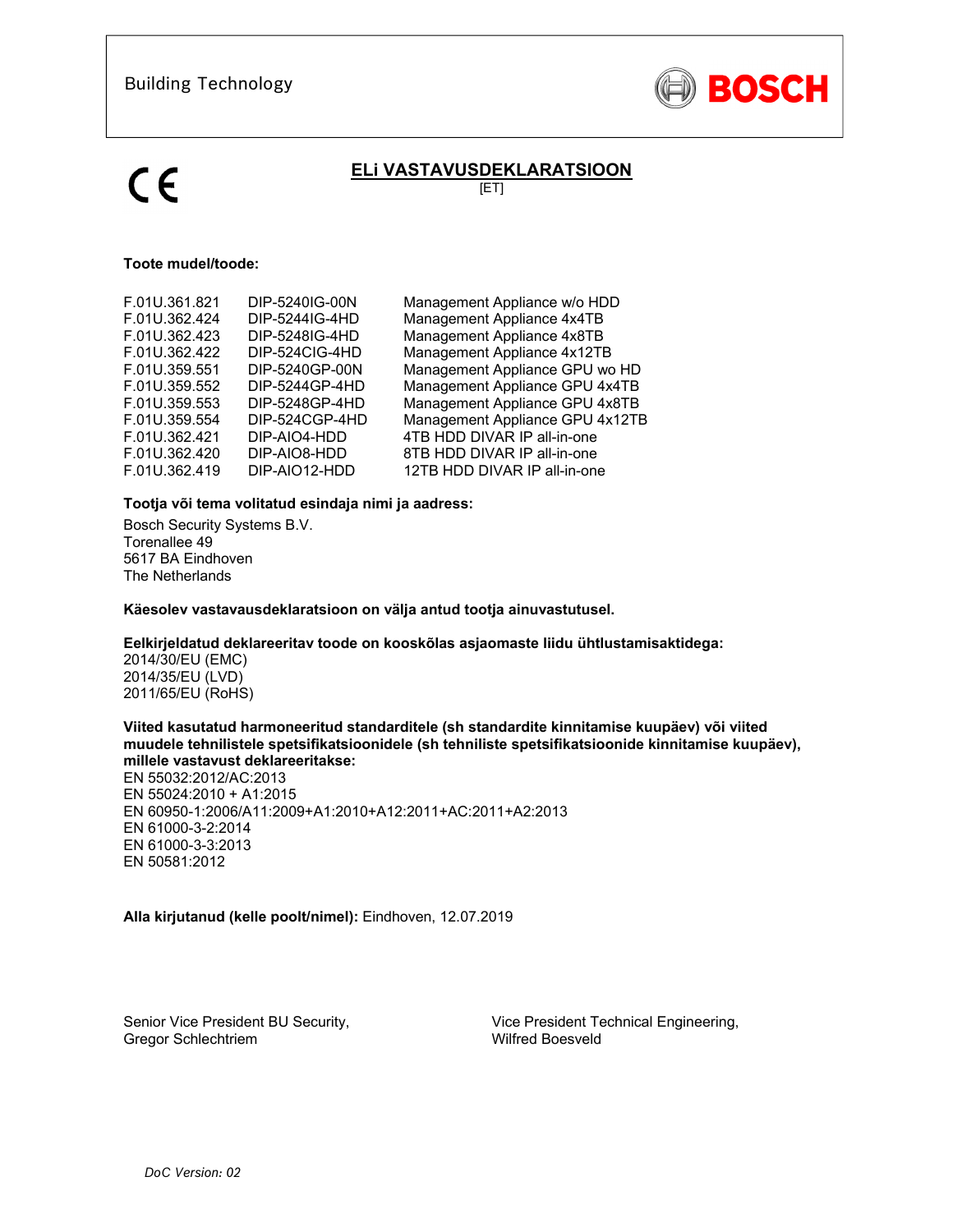

# **ΔΗΛΩΣΗ ΣΥΜΜΟΡΦΩΣΗΣ ΕΕ**

[EL]

# **Μοντέλο προϊόντος / Προϊόν:**

| F.01U.361.821<br>F.01U.362.424<br>F.01U.362.423<br>F.01U.362.422<br>F.01U.359.551<br>F.01U.359.552<br>F.01U.359.553 | DIP-5240IG-00N<br>DIP-5244IG-4HD<br>DIP-5248IG-4HD<br>DIP-524CIG-4HD<br>DIP-5240GP-00N<br>DIP-5244GP-4HD<br>DIP-5248GP-4HD | Management Appliance w/o HDD<br>Management Appliance 4x4TB<br>Management Appliance 4x8TB<br>Management Appliance 4x12TB<br>Management Appliance GPU wo HD<br>Management Appliance GPU 4x4TB<br>Management Appliance GPU 4x8TB |
|---------------------------------------------------------------------------------------------------------------------|----------------------------------------------------------------------------------------------------------------------------|-------------------------------------------------------------------------------------------------------------------------------------------------------------------------------------------------------------------------------|
|                                                                                                                     |                                                                                                                            |                                                                                                                                                                                                                               |
|                                                                                                                     |                                                                                                                            |                                                                                                                                                                                                                               |
|                                                                                                                     |                                                                                                                            |                                                                                                                                                                                                                               |
|                                                                                                                     |                                                                                                                            |                                                                                                                                                                                                                               |
| F.01U.359.554                                                                                                       | DIP-524CGP-4HD                                                                                                             | Management Appliance GPU 4x12TB                                                                                                                                                                                               |
| F.01U.362.421                                                                                                       | DIP-AIO4-HDD                                                                                                               | 4TB HDD DIVAR IP all-in-one                                                                                                                                                                                                   |
| F.01U.362.420                                                                                                       | DIP-AIO8-HDD                                                                                                               | 8TB HDD DIVAR IP all-in-one                                                                                                                                                                                                   |
| F.01U.362.419                                                                                                       | DIP-AIO12-HDD                                                                                                              | 12TB HDD DIVAR IP all-in-one                                                                                                                                                                                                  |
|                                                                                                                     |                                                                                                                            |                                                                                                                                                                                                                               |

## **Επωνυμία και διεύθυνση του κατασκευαστή ή του εξουσιοδοτημένου αντιπροσώπου του:**

Bosch Security Systems B.V. Torenallee 49 5617 BA Eindhoven The Netherlands

**Η παρούσα δήλωση συμμόρφωσης εκδίδεται με αποκλειστική ευθύνη του κατασκευαστή.** 

# **Ο στόχος της δήλωσης που περιγράφεται παραπάνω είναι σύμφωνος με τη σχετική ενωσιακή νομοθεσία εναρμόνισης:**

2014/30/EU (EMC) 2014/35/EU (LVD) 2011/65/EU (RoHS)

**Μνεία των σχετικών εναρμονισμένων προτύπων που χρησιμοποιήθηκαν, συμπεριλαμβανομένης της ημερομηνίας του προτύπου, ή μνεία των λοιπών τεχνικών προδιαγραφών, συμπεριλαμβανομένης της ημερομηνίας της προδιαγραφής, σε σχέση με τις οποίες δηλώνεται η συμμόρφωση:**  EN 55032:2012/AC:2013 EN 55024:2010 + A1:2015 EN 60950-1:2006/A11:2009+A1:2010+A12:2011+AC:2011+A2:2013 EN 61000-3-2:2014 EN 61000-3-3:2013 EN 50581:2012

## **Υπογραφή για λογαριασμό και εξ ονόματος:** Άιντχόβεν, 12.07.2019

Senior Vice President BU Security, Gregor Schlechtriem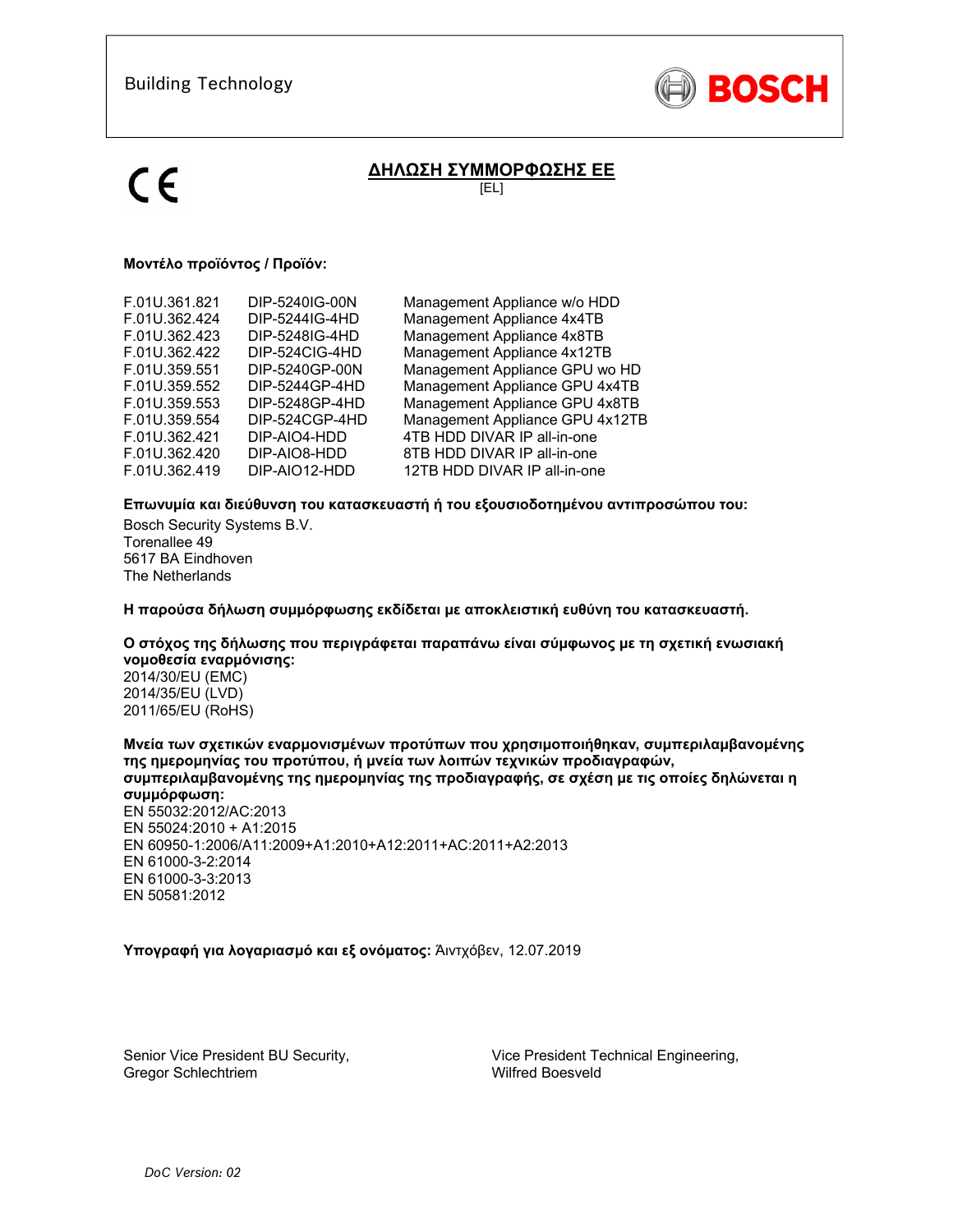

# **DÉCLARATION UE DE CONFORMITÉ**

[FR]

## **Modèle de produit/produit**

| F.01U.361.821 | DIP-5240IG-00N | Management Appliance w/o HDD    |
|---------------|----------------|---------------------------------|
| F.01U.362.424 | DIP-5244IG-4HD | Management Appliance 4x4TB      |
| F.01U.362.423 | DIP-5248IG-4HD | Management Appliance 4x8TB      |
| F.01U.362.422 | DIP-524CIG-4HD | Management Appliance 4x12TB     |
| F.01U.359.551 | DIP-5240GP-00N | Management Appliance GPU wo HD  |
| F.01U.359.552 | DIP-5244GP-4HD | Management Appliance GPU 4x4TB  |
| F.01U.359.553 | DIP-5248GP-4HD | Management Appliance GPU 4x8TB  |
| F.01U.359.554 | DIP-524CGP-4HD | Management Appliance GPU 4x12TB |
| F.01U.362.421 | DIP-AIO4-HDD   | 4TB HDD DIVAR IP all-in-one     |
| F.01U.362.420 | DIP-AIO8-HDD   | 8TB HDD DIVAR IP all-in-one     |
| F.01U.362.419 | DIP-AIO12-HDD  | 12TB HDD DIVAR IP all-in-one    |
|               |                |                                 |

### **Nom et adresse du fabricant ou de son mandataire:**

Bosch Security Systems B.V. Torenallee 49 5617 BA Eindhoven The Netherlands

**La présente déclaration de conformité est établie sous la seule responsabilité du fabricant.** 

### **L'objet de la déclaration décrit ci-dessus est conforme à la législation d'harmonisation de l'Union applicable:**

2014/30/EU (EMC) 2014/35/EU (LVD) 2011/65/EU (RoHS)

### **Références des normes harmonisées pertinentes appliquées, y compris la date de celles-ci, ou des autres spécifications techniques, y compris la date de celles-ci, par rapport auxquelles la conformité est déclarée:**

EN 55032:2012/AC:2013 EN 55024:2010 + A1:2015 EN 60950-1:2006/A11:2009+A1:2010+A12:2011+AC:2011+A2:2013 EN 61000-3-2:2014 EN 61000-3-3:2013 EN 50581:2012

**Signé par et au nom de:** Eindhoven, 12.07.2019

Senior Vice President BU Security, Gregor Schlechtriem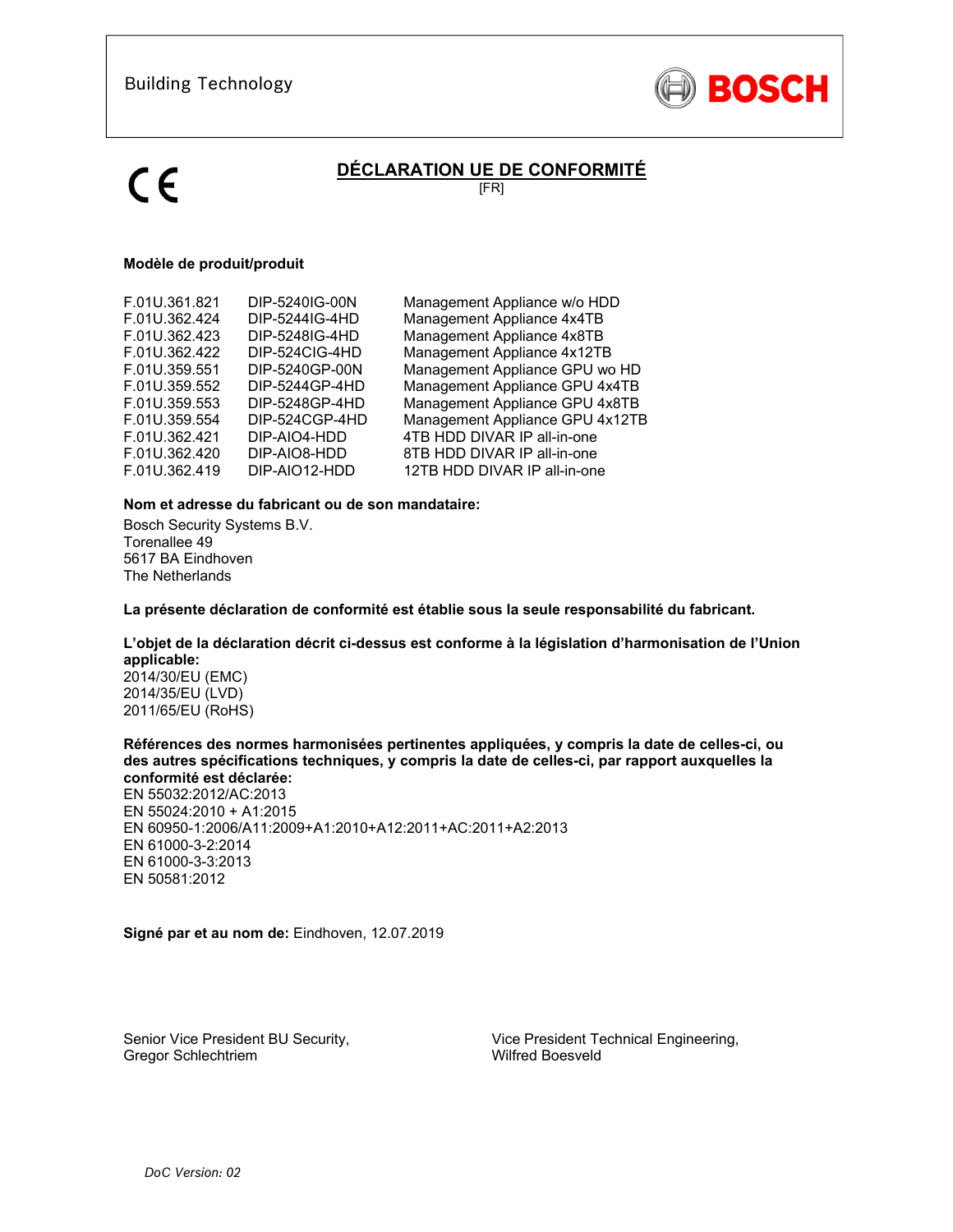

# **EU IZJAVA O SUKLADNOSTI**

[HR]

### **Uzorak proizvoda/proizvod:**

| F.01U.361.821 | DIP-5240IG-00N | Management Appliance w/o HDD    |
|---------------|----------------|---------------------------------|
| F.01U.362.424 | DIP-5244IG-4HD | Management Appliance 4x4TB      |
| F.01U.362.423 | DIP-5248IG-4HD | Management Appliance 4x8TB      |
| F.01U.362.422 | DIP-524CIG-4HD | Management Appliance 4x12TB     |
| F.01U.359.551 | DIP-5240GP-00N | Management Appliance GPU wo HD  |
| F.01U.359.552 | DIP-5244GP-4HD | Management Appliance GPU 4x4TB  |
| F.01U.359.553 | DIP-5248GP-4HD | Management Appliance GPU 4x8TB  |
| F.01U.359.554 | DIP-524CGP-4HD | Management Appliance GPU 4x12TB |
| F.01U.362.421 | DIP-AIO4-HDD   | 4TB HDD DIVAR IP all-in-one     |
| F.01U.362.420 | DIP-AIO8-HDD   | 8TB HDD DIVAR IP all-in-one     |
| F.01U.362.419 | DIP-AIO12-HDD  | 12TB HDD DIVAR IP all-in-one    |
|               |                |                                 |

### **Ime i adresa proizvođača ili njegovog ovlaštenog zastupnika:**

Bosch Security Systems B.V. Torenallee 49 5617 BA Eindhoven The Netherlands

**Za izdavanje EU izjave o sukladnosti odgovoran je isključivo proizvođač.** 

### **Predmet navedene izjave u skladu je s mjerodavnim zakonodavstvom Unije o usklađivanju:**

2014/30/EU (EMC) 2014/35/EU (LVD) 2011/65/EU (RoHS)

#### **Upućivanja na relevantne primijenjene usklađene norme, uključujući datum norme, ili upućivanja na druge tehničke specifikacije, uključujući datum specifikacije, u vezi s kojima se izjavljuje sukladnost:**

EN 55032:2012/AC:2013 EN 55024:2010 + A1:2015 EN 60950-1:2006/A11:2009+A1:2010+A12:2011+AC:2011+A2:2013 EN 61000-3-2:2014 EN 61000-3-3:2013 EN 50581:2012

**Potpisano za i u ime:** Eindhoven, 12.07.2019

Senior Vice President BU Security, Gregor Schlechtriem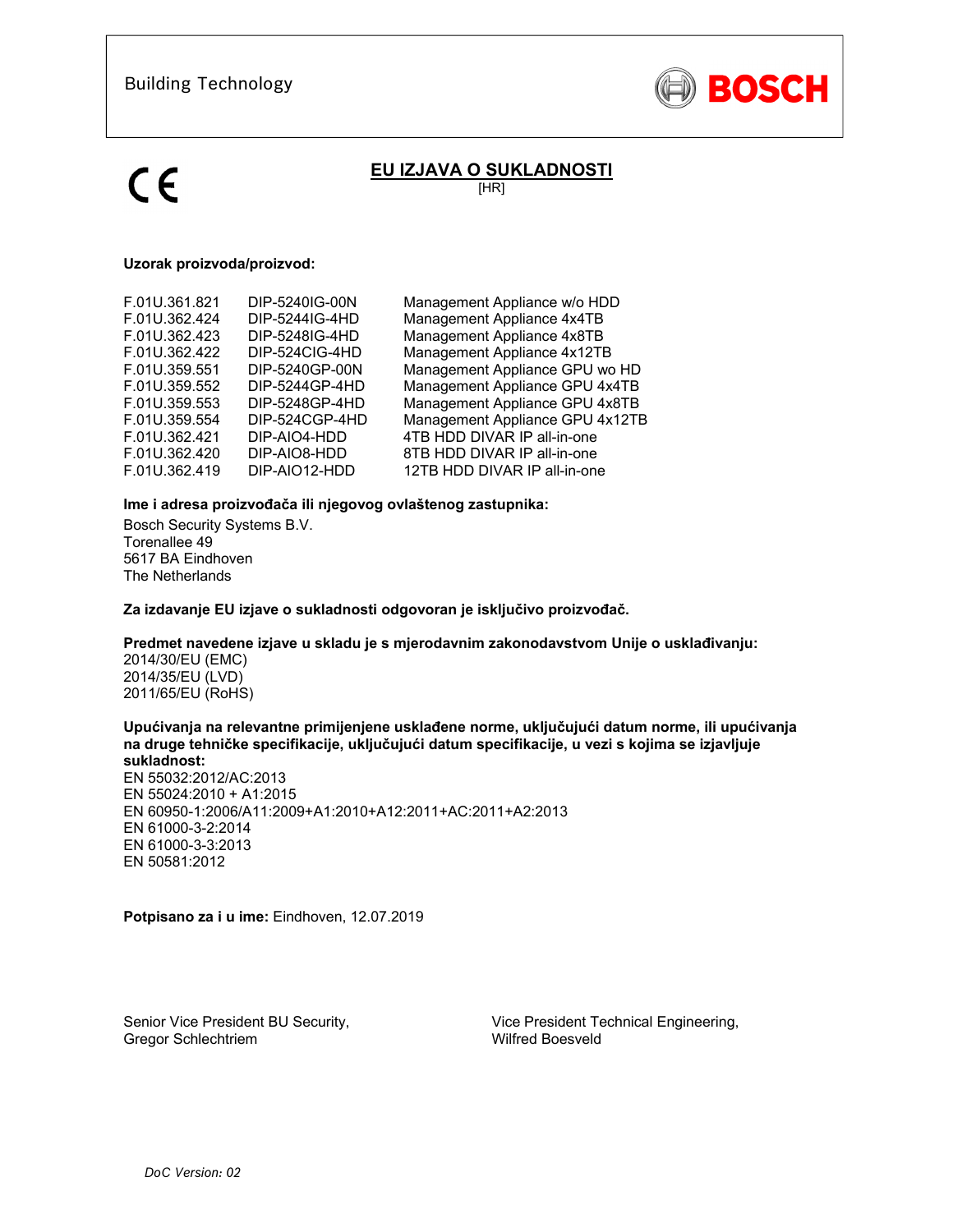

# **DICHIARAZIONE DI CONFORMITÀ UE**

 $\overline{[IT]}$ 

## **Modello di prodotto/prodotto:**

| F.01U.361.821 | DIP-5240IG-00N | Management Appliance w/o HDD    |
|---------------|----------------|---------------------------------|
| F.01U.362.424 | DIP-5244IG-4HD | Management Appliance 4x4TB      |
| F.01U.362.423 | DIP-5248IG-4HD | Management Appliance 4x8TB      |
| F.01U.362.422 | DIP-524CIG-4HD | Management Appliance 4x12TB     |
| F.01U.359.551 | DIP-5240GP-00N | Management Appliance GPU wo HD  |
| F.01U.359.552 | DIP-5244GP-4HD | Management Appliance GPU 4x4TB  |
| F.01U.359.553 | DIP-5248GP-4HD | Management Appliance GPU 4x8TB  |
| F.01U.359.554 | DIP-524CGP-4HD | Management Appliance GPU 4x12TB |
| F.01U.362.421 | DIP-AIO4-HDD   | 4TB HDD DIVAR IP all-in-one     |
| F.01U.362.420 | DIP-AIO8-HDD   | 8TB HDD DIVAR IP all-in-one     |
| F.01U.362.419 | DIP-AIO12-HDD  | 12TB HDD DIVAR IP all-in-one    |

## **Nome e indirizzo del fabbricante o del suo rappresentante autorizzato:**

Bosch Security Systems B.V. Torenallee 49 5617 BA Eindhoven The Netherlands

**La presente dichiarazione di conformità è rilasciata sotto la responsabilità esclusiva del fabbricante.** 

### **L'oggetto della dichiarazione di cui sopra è conforme alla pertinente normativa di armonizzazione dell'Unione:**

2014/30/EU (EMC) 2014/35/EU (LVD) 2011/65/EU (RoHS)

### **Riferimento alle pertinenti norme armonizzate utilizzate, compresa la data delle norme, o riferimenti alle altre specifiche tecniche in relazione alle quali è dichiarata la conformità, compresa la data delle specifiche:**

EN 55032:2012/AC:2013 EN 55024:2010 + A1:2015 EN 60950-1:2006/A11:2009+A1:2010+A12:2011+AC:2011+A2:2013 EN 61000-3-2:2014 EN 61000-3-3:2013 EN 50581:2012

**Firmato a nome e per conto di:** Eindhoven, 12.07.2019

Senior Vice President BU Security, Gregor Schlechtriem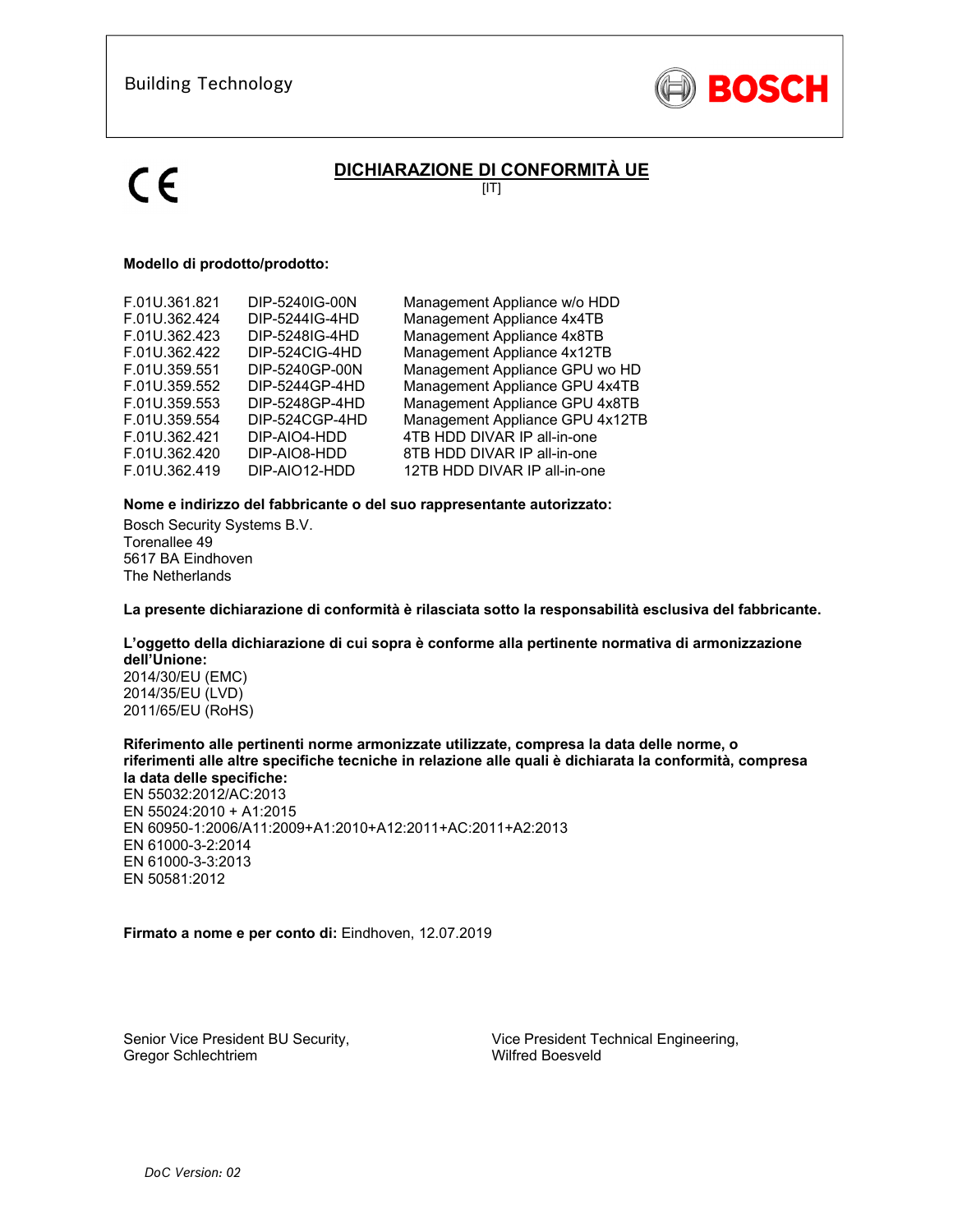

# **ES ATBILSTĪBAS DEKLARĀCIJA**

[LV]

## **Produkta modelis / produkts:**

| F.01U.361.821<br>F.01U.362.424<br>F.01U.362.423<br>F.01U.362.422<br>F.01U.359.551<br>F.01U.359.552<br>F.01U.359.553 | DIP-5240IG-00N<br>DIP-5244IG-4HD<br>DIP-5248IG-4HD<br>DIP-524CIG-4HD<br>DIP-5240GP-00N<br>DIP-5244GP-4HD<br>DIP-5248GP-4HD | Management Appliance w/o HDD<br>Management Appliance 4x4TB<br>Management Appliance 4x8TB<br>Management Appliance 4x12TB<br>Management Appliance GPU wo HD<br>Management Appliance GPU 4x4TB<br>Management Appliance GPU 4x8TB |
|---------------------------------------------------------------------------------------------------------------------|----------------------------------------------------------------------------------------------------------------------------|-------------------------------------------------------------------------------------------------------------------------------------------------------------------------------------------------------------------------------|
|                                                                                                                     |                                                                                                                            |                                                                                                                                                                                                                               |
|                                                                                                                     |                                                                                                                            |                                                                                                                                                                                                                               |
|                                                                                                                     |                                                                                                                            |                                                                                                                                                                                                                               |
|                                                                                                                     |                                                                                                                            |                                                                                                                                                                                                                               |
| F.01U.359.554                                                                                                       | DIP-524CGP-4HD                                                                                                             | Management Appliance GPU 4x12TB                                                                                                                                                                                               |
| F.01U.362.421                                                                                                       | DIP-AIO4-HDD                                                                                                               | 4TB HDD DIVAR IP all-in-one                                                                                                                                                                                                   |
| F.01U.362.420                                                                                                       | DIP-AIO8-HDD                                                                                                               | 8TB HDD DIVAR IP all-in-one                                                                                                                                                                                                   |
| F.01U.362.419                                                                                                       | DIP-AIO12-HDD                                                                                                              | 12TB HDD DIVAR IP all-in-one                                                                                                                                                                                                  |
|                                                                                                                     |                                                                                                                            |                                                                                                                                                                                                                               |

### **Ražotāja vai viņa pilnvarotā pārstāvja nosaukums un adrese:**

Bosch Security Systems B.V. Torenallee 49 5617 BA Eindhoven The Netherlands

**Šī atbilstības deklarācija ir izdota vienīgi uz ražotāja atbildību.** 

### **Iepriekš aprakstītais deklarācijas priekšmets atbilst attiecīgajam Savienības saskaņošanas tiesību aktam:**

2014/30/EU (EMC) 2014/35/EU (LVD) 2011/65/EU (RoHS)

#### **Atsauces uz attiecīgajiem izmantotajiem standartiem, norādot standarta datumu, vai atsauces uz citām tehniskām specifikācijām, norādot specifikācijas datumu, ar kuru saistīta atbilstības deklarēšana:**

EN 55032:2012/AC:2013 EN 55024:2010 + A1:2015 EN 60950-1:2006/A11:2009+A1:2010+A12:2011+AC:2011+A2:2013 EN 61000-3-2:2014 EN 61000-3-3:2013 EN 50581:2012

**Parakstīts šādas personas vārdā:** Eindhoven, 12.07.2019

Senior Vice President BU Security, Gregor Schlechtriem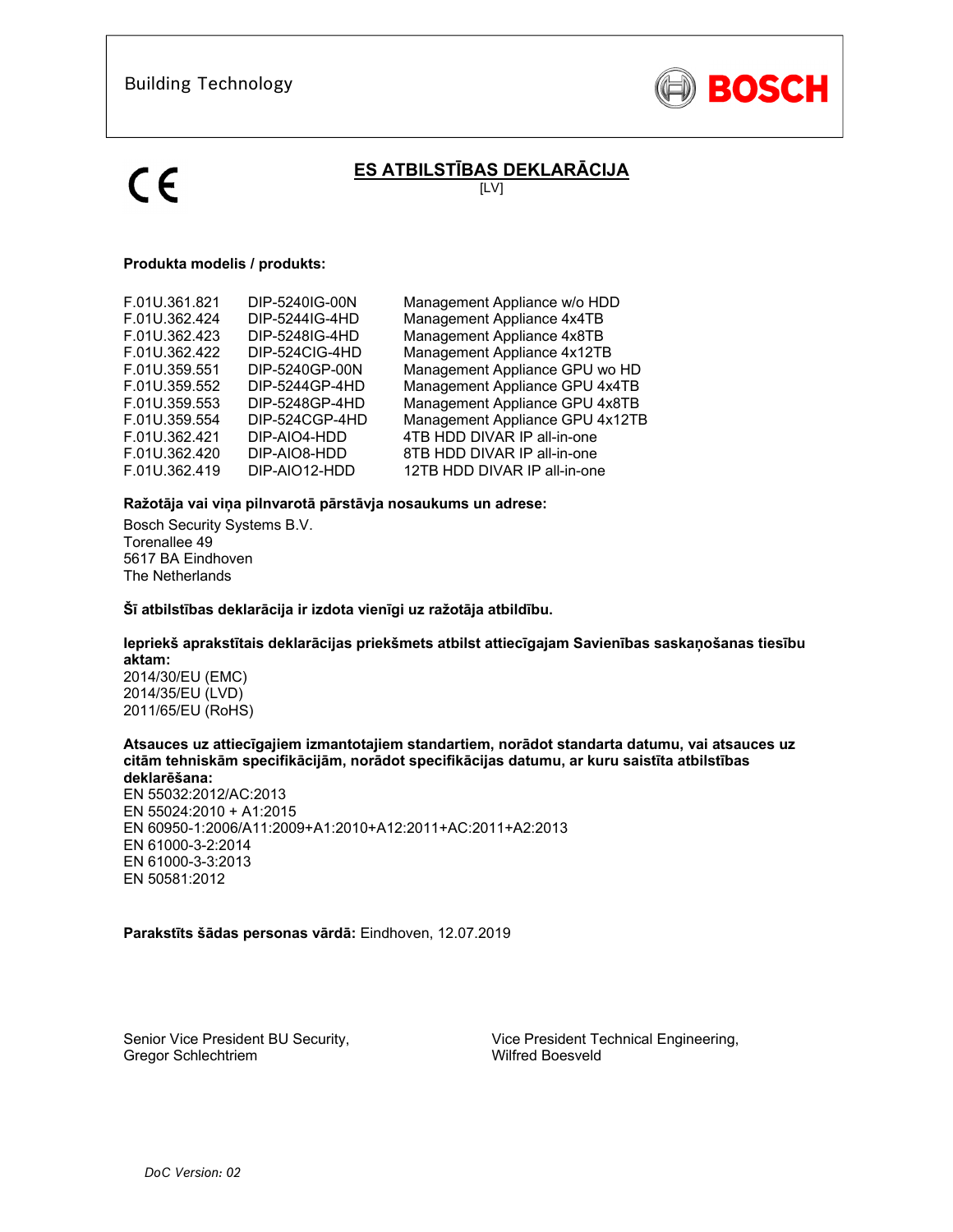

# **ES ATITIKTIES DEKLARACIJA**

 $[LT]$ 

## **Gaminio modelis / gaminys:**

| DIP-5240IG-00N                   | Management Appliance w/o HDD<br>Management Appliance 4x4TB       |
|----------------------------------|------------------------------------------------------------------|
| DIP-5248IG-4HD                   | Management Appliance 4x8TB                                       |
| DIP-5240GP-00N                   | Management Appliance 4x12TB<br>Management Appliance GPU wo HD    |
| DIP-5244GP-4HD<br>DIP-5248GP-4HD | Management Appliance GPU 4x4TB<br>Management Appliance GPU 4x8TB |
| DIP-524CGP-4HD                   | Management Appliance GPU 4x12TB<br>4TB HDD DIVAR IP all-in-one   |
| DIP-AIO8-HDD<br>DIP-AIO12-HDD    | 8TB HDD DIVAR IP all-in-one<br>12TB HDD DIVAR IP all-in-one      |
|                                  | DIP-5244IG-4HD<br>DIP-524CIG-4HD<br>DIP-AIO4-HDD                 |

### **Gamintojo arba jo įgaliotojo atstovo pavadinimas ir adresas:**

Bosch Security Systems B.V. Torenallee 49 5617 BA Eindhoven The Netherlands

**Ši atitikties deklaracija išduota tik gamintojo atsakomybe.** 

## **Pirmiau aprašytas deklaracijos objektas atitinka susijusius derinamuosius Sąjungos teisės aktus:**

2014/30/EU (EMC) 2014/35/EU (LVD) 2011/65/EU (RoHS)

**Susijusių taikytų darniųjų standartų nuorodos (įskaitant standarto datą) arba kitų techninių specifikacijų, pagal kurias buvo deklaruota atitiktis, nuorodos (įskaitant specifikacijos** 

**datą)**  EN 55032:2012/AC:2013 EN 55024:2010 + A1:2015 EN 60950-1:2006/A11:2009+A1:2010+A12:2011+AC:2011+A2:2013 EN 61000-3-2:2014 EN 61000-3-3:2013 EN 50581:2012

**Už ką ir kieno vardu pasirašyta:** Eindhoven, 12.07.2019

Senior Vice President BU Security, Gregor Schlechtriem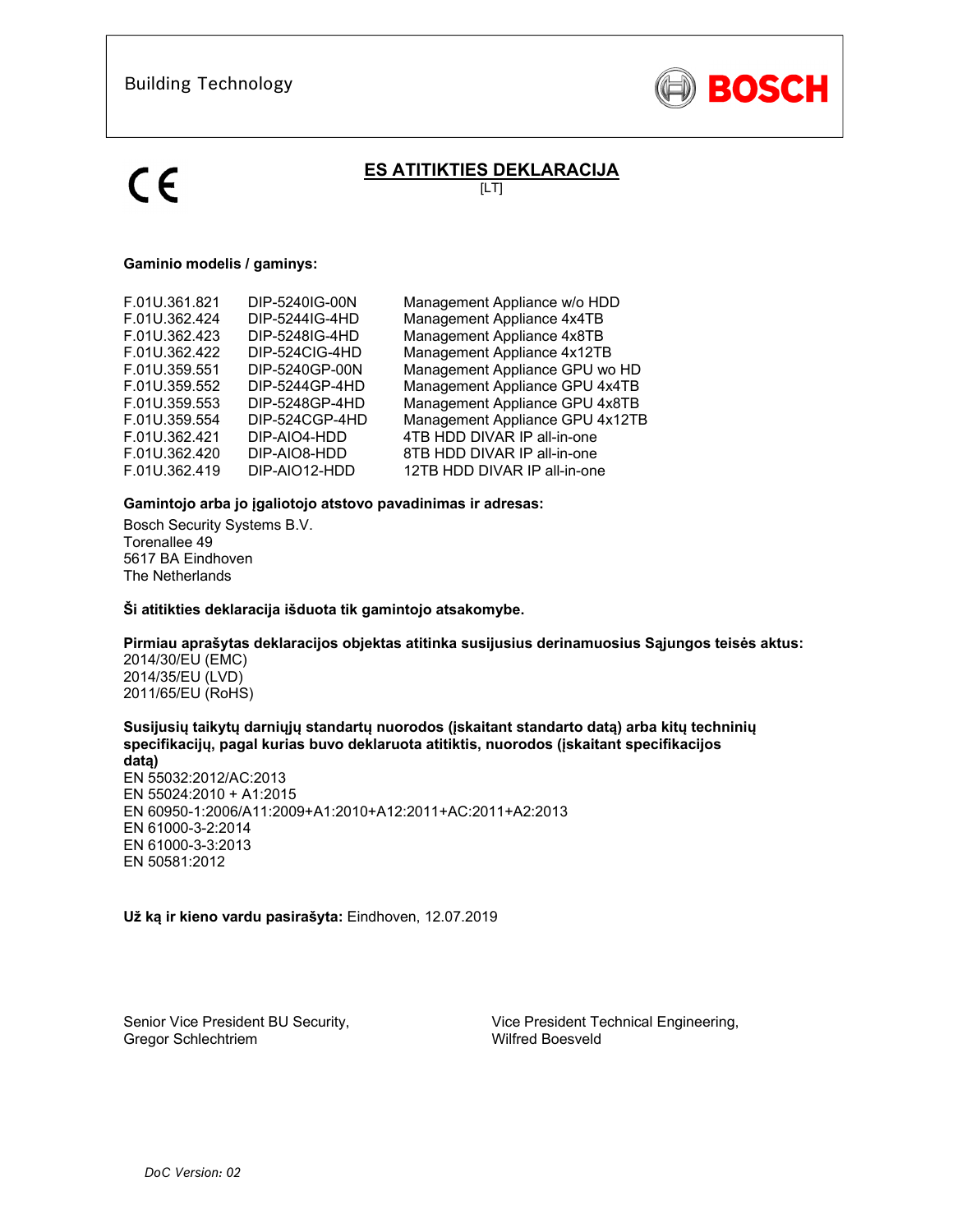

# **EU–MEGFELELŐSÉGI NYILATKOZAT**

[HU]

## **Termékmodell/termék:**

| F.01U.361.821 | DIP-5240IG-00N | Management Appliance w/o HDD    |
|---------------|----------------|---------------------------------|
|               |                |                                 |
| F.01U.362.424 | DIP-5244IG-4HD | Management Appliance 4x4TB      |
| F.01U.362.423 | DIP-5248IG-4HD | Management Appliance 4x8TB      |
| F.01U.362.422 | DIP-524CIG-4HD | Management Appliance 4x12TB     |
| F.01U.359.551 | DIP-5240GP-00N | Management Appliance GPU wo HD  |
| F.01U.359.552 | DIP-5244GP-4HD | Management Appliance GPU 4x4TB  |
| F.01U.359.553 | DIP-5248GP-4HD | Management Appliance GPU 4x8TB  |
| F.01U.359.554 | DIP-524CGP-4HD | Management Appliance GPU 4x12TB |
| F.01U.362.421 | DIP-AIO4-HDD   | 4TB HDD DIVAR IP all-in-one     |
| F.01U.362.420 | DIP-AIO8-HDD   | 8TB HDD DIVAR IP all-in-one     |
| F.01U.362.419 | DIP-AIO12-HDD  | 12TB HDD DIVAR IP all-in-one    |
|               |                |                                 |

### **A gyártó vagy meghatalmazott képviselőjének neve és címe:**

Bosch Security Systems B.V. Torenallee 49 5617 BA Eindhoven The Netherlands

**Ezt a megfelelőségi nyilatkozatot a gyártó kizárólagos felelőssége mellett adják ki.** 

### **A fent ismertetett nyilatkozat tárgya megfelel a vonatkozó uniós harmonizációs jogszabályoknak:**

2014/30/EU (EMC) 2014/35/EU (LVD) 2011/65/EU (RoHS)

### **Az alkalmazott harmonizált szabványokra való hivatkozás vagy azokra az egyéb műszaki leírásokra való hivatkozások, amelyekkel kapcsolatban megfelelőségi nyilatkozatot tettek, az adott szabvány/specifikáció kiadási dátumának megadása mellett:**

EN 55032:2012/AC:2013 EN 55024:2010 + A1:2015 EN 60950-1:2006/A11:2009+A1:2010+A12:2011+AC:2011+A2:2013 EN 61000-3-2:2014 EN 61000-3-3:2013 EN 50581:2012

## **A nyilatkozatot a következő gyártó nevében és megbízásából írták alá:** Eindhoven, 12.07.2019

Senior Vice President BU Security, Gregor Schlechtriem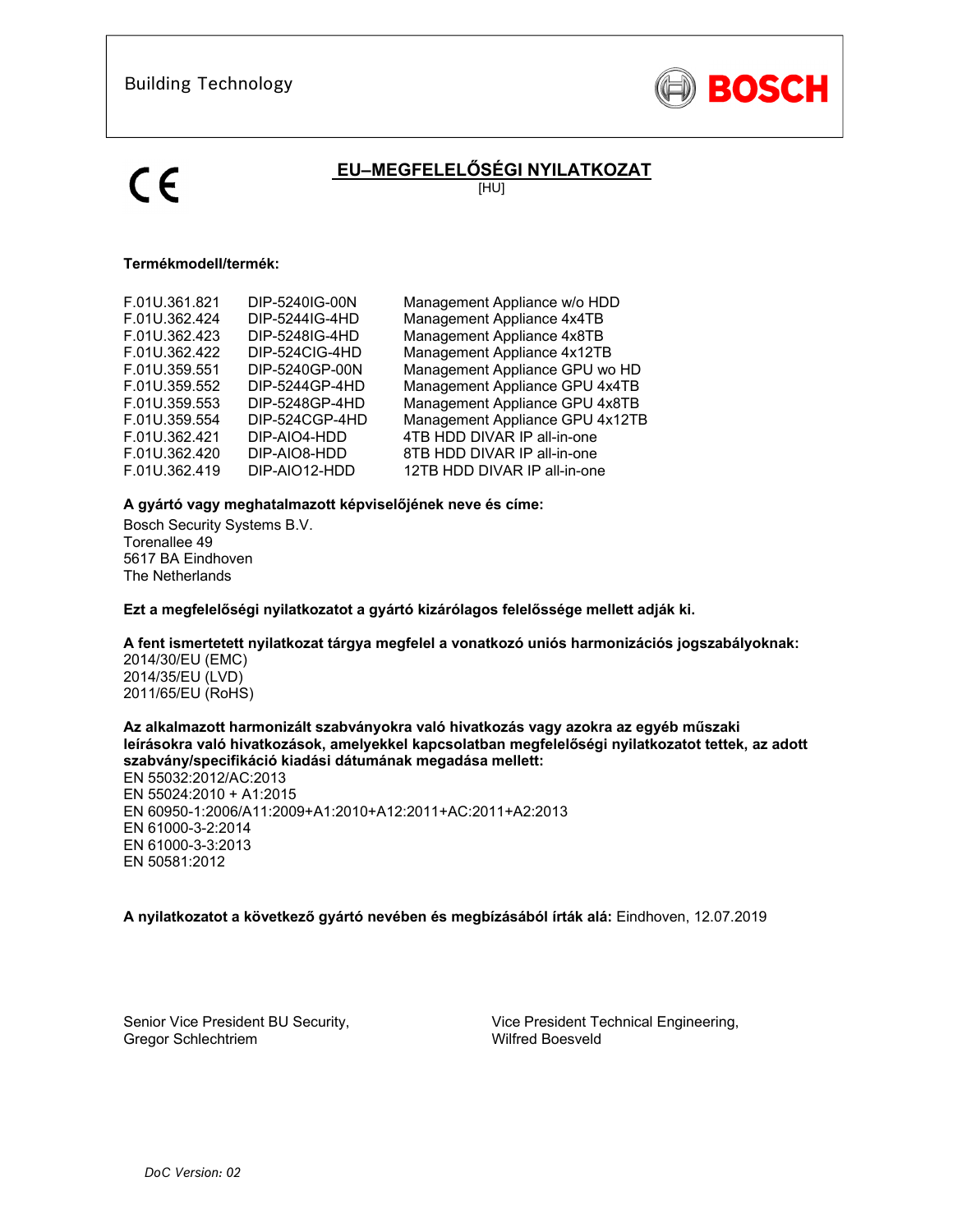

# **DIKJARAZZJONI TA' KONFORMITÀ TAL-UE**

[MT]

## **Il-prodott:**

| F.01U.362.422<br>DIP-524CIG-4HD                                                                                                                                                                                                                                                                                                                                                                                                                                                                                    | Management Appliance w/o HDD<br>Management Appliance 4x4TB<br>Management Appliance 4x8TB |
|--------------------------------------------------------------------------------------------------------------------------------------------------------------------------------------------------------------------------------------------------------------------------------------------------------------------------------------------------------------------------------------------------------------------------------------------------------------------------------------------------------------------|------------------------------------------------------------------------------------------|
| Management Appliance 4x12TB<br>Management Appliance GPU wo HD<br>F.01U.359.551<br>DIP-5240GP-00N<br>F.01U.359.552<br>DIP-5244GP-4HD<br>Management Appliance GPU 4x4TB<br>Management Appliance GPU 4x8TB<br>F.01U.359.553<br>DIP-5248GP-4HD<br>Management Appliance GPU 4x12TB<br>F.01U.359.554<br>DIP-524CGP-4HD<br>F.01U.362.421<br>DIP-AIO4-HDD<br>4TB HDD DIVAR IP all-in-one<br>F.01U.362.420<br>DIP-AIO8-HDD<br>8TB HDD DIVAR IP all-in-one<br>DIP-AIO12-HDD<br>F.01U.362.419<br>12TB HDD DIVAR IP all-in-one |                                                                                          |

## **L-isem u l-indirizz tal-manifattur jew tar-rappreżentant awtorizzat tiegħu:**

Bosch Security Systems B.V. Torenallee 49 5617 BA Eindhoven The Netherlands

**Din id-dikjarazzjoni ta' konformità tinħareg taħt ir-responsabbiltà unika tal-manifattur.** 

### **L-għan tad-dikjarazzjoni deskritt hawn fuq huwa konformi mal-leġislazzjoni ta' armonizzazzjoni rilevanti tal-Unjoni:**

2014/30/EU (EMC) 2014/35/EU (LVD) 2011/65/EU (RoHS)

**Ir-referenzi għall-istandards armonizzati rilevanti li ntużaw, inkluża d-data tal-istandard, jew irreferenzi għall-ispeċifikazzjonijiet tekniċi l-oħra, inkluża d-data tal-ispeċifikazzjoni, li b'relazzjoni għalihom tkun qed tiġi ddikjarata l-konformità:** 

EN 55032:2012/AC:2013 EN 55024:2010 + A1:2015 EN 60950-1:2006/A11:2009+A1:2010+A12:2011+AC:2011+A2:2013 EN 61000-3-2:2014 EN 61000-3-3:2013 EN 50581:2012

**Iffirmat għal u f'isem:** Eindhoven, 12.07.2019

Senior Vice President BU Security, Gregor Schlechtriem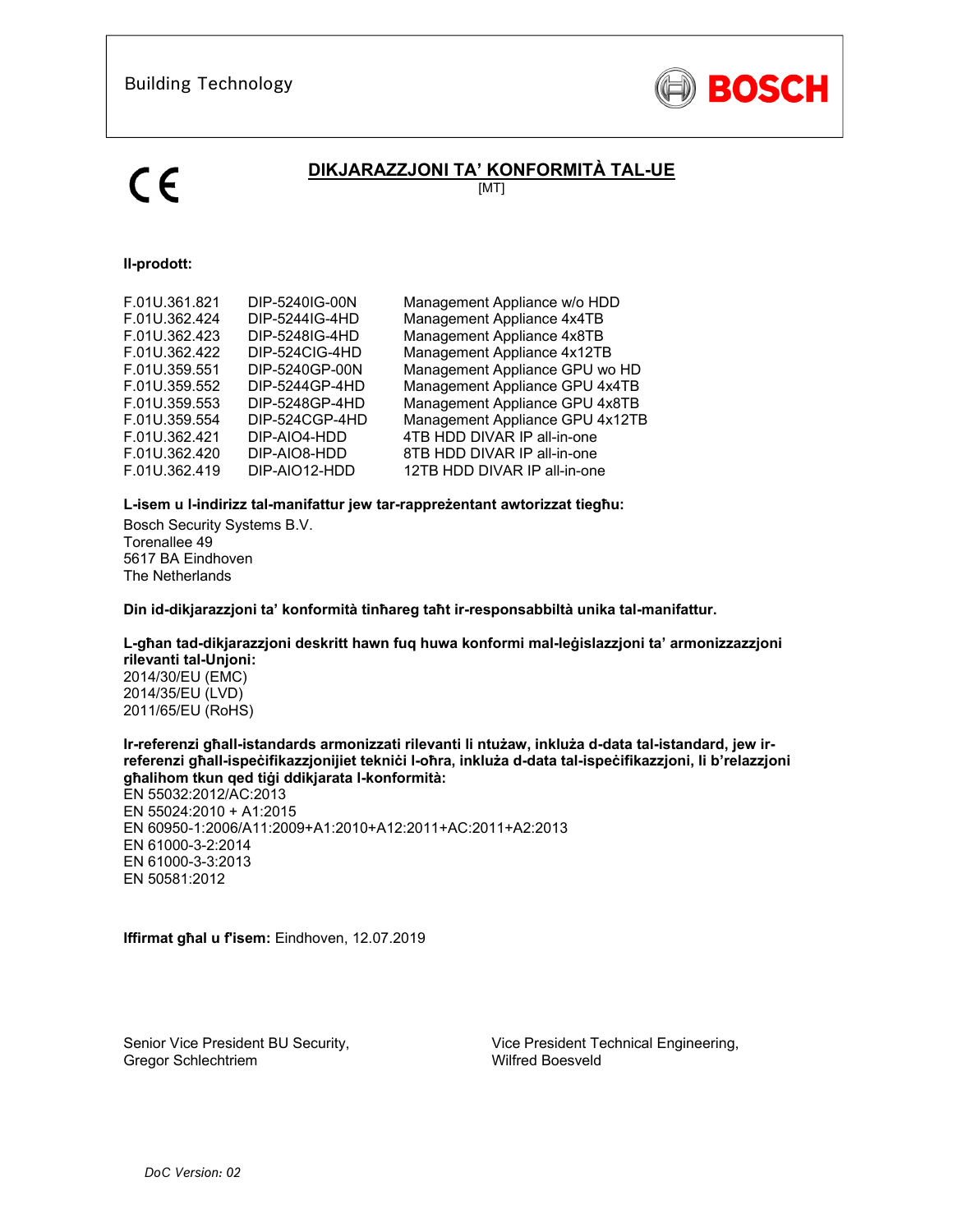

# **EU-CONFORMITEITSVERKLARING**

[NL]

# **Product:**

| F.01U.361.821 | DIP-5240IG-00N | Management Appliance w/o HDD    |
|---------------|----------------|---------------------------------|
| F.01U.362.424 | DIP-5244IG-4HD | Management Appliance 4x4TB      |
| F.01U.362.423 | DIP-5248IG-4HD | Management Appliance 4x8TB      |
| F.01U.362.422 | DIP-524CIG-4HD | Management Appliance 4x12TB     |
| F.01U.359.551 | DIP-5240GP-00N | Management Appliance GPU wo HD  |
| F.01U.359.552 | DIP-5244GP-4HD | Management Appliance GPU 4x4TB  |
| F.01U.359.553 | DIP-5248GP-4HD | Management Appliance GPU 4x8TB  |
| F.01U.359.554 | DIP-524CGP-4HD | Management Appliance GPU 4x12TB |
| F.01U.362.421 | DIP-AIO4-HDD   | 4TB HDD DIVAR IP all-in-one     |
| F.01U.362.420 | DIP-AIO8-HDD   | 8TB HDD DIVAR IP all-in-one     |
| F.01U.362.419 | DIP-AIO12-HDD  | 12TB HDD DIVAR IP all-in-one    |
|               |                |                                 |

## **Naam en adres van de fabrikant of zijn gemachtigde:**

Bosch Security Systems B.V. Torenallee 49 5617 BA Eindhoven The Netherlands

**Deze conformiteitsverklaring wordt verstrekt onder volledige verantwoordelijkheid van de fabrikant.** 

**Het hierboven beschreven voorwerp is in overeenstemming met de desbetreffende harmonisatiewetgeving van de Unie:**

2014/30/EU (EMC) 2014/35/EU (LVD) 2011/65/EU (RoHS)

**Vermelding van de toegepaste relevante geharmoniseerde normen, met inbegrip van de datum van de norm, of van de andere technische specificaties, met inbegrip van de datum van de specificatie, waarop de conformiteitsverklaring betrekking heeft:** 

EN 55032:2012/AC:2013 EN 55024:2010 + A1:2015 EN 60950-1:2006/A11:2009+A1:2010+A12:2011+AC:2011+A2:2013 EN 61000-3-2:2014 EN 61000-3-3:2013 EN 50581:2012

**Ondertekend voor en namens:** Eindhoven, 12.07.2019

Senior Vice President BU Security, Gregor Schlechtriem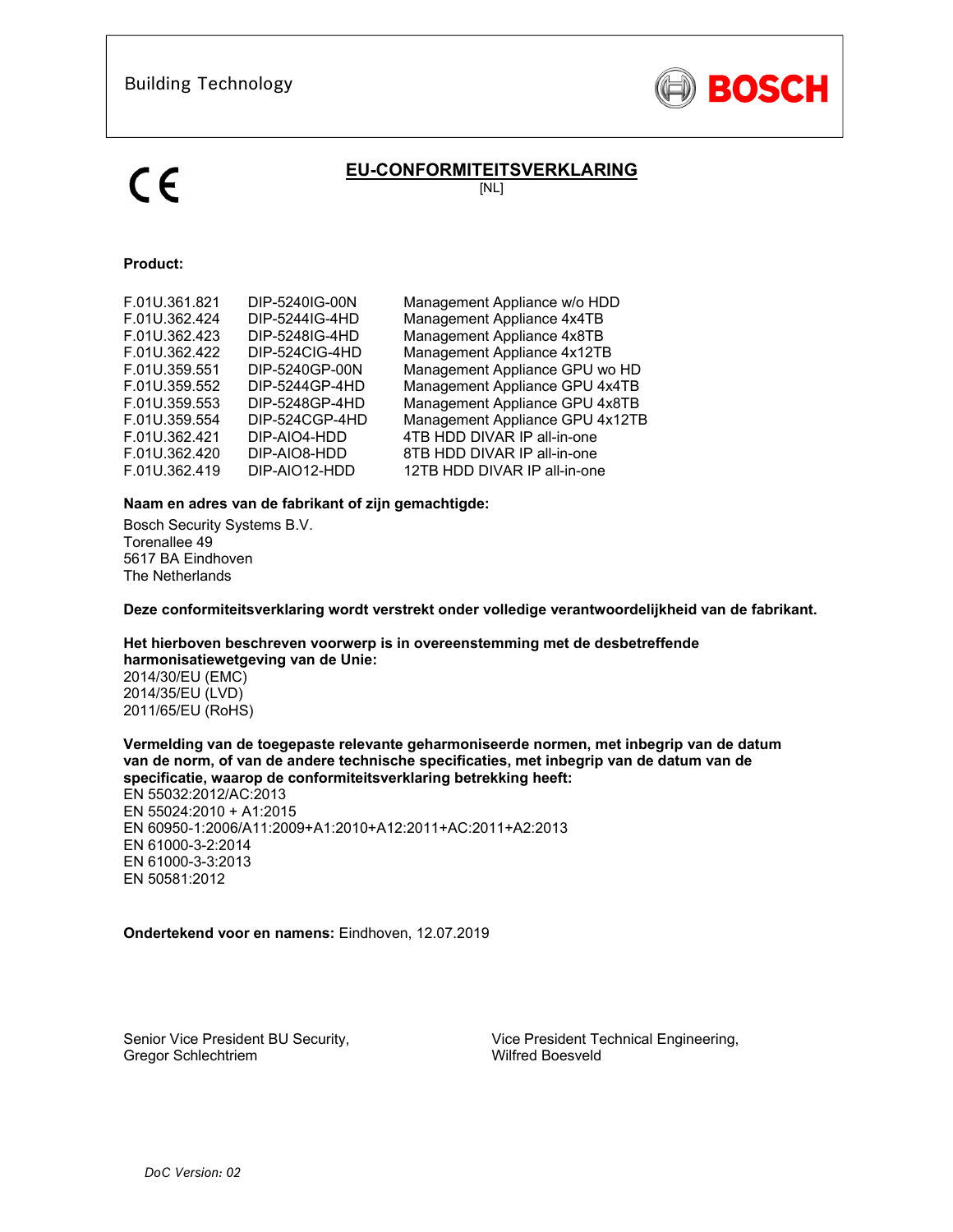

# **DEKLARACJA ZGODNOŚCI UE**

[PL]

### **Model produktu/product:**

| F.01U.361.821<br>F.01U.362.424<br>F.01U.362.423<br>F.01U.362.422<br>F.01U.359.551<br>F.01U.359.552<br>F.01U.359.553 | DIP-5240IG-00N<br>DIP-5244IG-4HD<br>DIP-5248IG-4HD<br>DIP-524CIG-4HD<br>DIP-5240GP-00N<br>DIP-5244GP-4HD<br>DIP-5248GP-4HD | Management Appliance w/o HDD<br>Management Appliance 4x4TB<br>Management Appliance 4x8TB<br>Management Appliance 4x12TB<br>Management Appliance GPU wo HD<br>Management Appliance GPU 4x4TB<br>Management Appliance GPU 4x8TB |
|---------------------------------------------------------------------------------------------------------------------|----------------------------------------------------------------------------------------------------------------------------|-------------------------------------------------------------------------------------------------------------------------------------------------------------------------------------------------------------------------------|
|                                                                                                                     |                                                                                                                            |                                                                                                                                                                                                                               |
|                                                                                                                     |                                                                                                                            |                                                                                                                                                                                                                               |
|                                                                                                                     |                                                                                                                            |                                                                                                                                                                                                                               |
|                                                                                                                     |                                                                                                                            |                                                                                                                                                                                                                               |
| F.01U.359.554                                                                                                       | DIP-524CGP-4HD                                                                                                             | Management Appliance GPU 4x12TB                                                                                                                                                                                               |
| F.01U.362.421                                                                                                       | DIP-AIO4-HDD                                                                                                               | 4TB HDD DIVAR IP all-in-one                                                                                                                                                                                                   |
| F.01U.362.420                                                                                                       | DIP-AIO8-HDD                                                                                                               | 8TB HDD DIVAR IP all-in-one                                                                                                                                                                                                   |
| F.01U.362.419                                                                                                       | DIP-AIO12-HDD                                                                                                              | 12TB HDD DIVAR IP all-in-one                                                                                                                                                                                                  |
|                                                                                                                     |                                                                                                                            |                                                                                                                                                                                                                               |

### **Nazwa i adres producenta lub jego upoważnionego przedstawiciela:**

Bosch Security Systems B.V. Torenallee 49 5617 BA Eindhoven The Netherlands

**Niniejsza deklaracja zgodności wydana zostaje na wyłączną odpowiedzialność producenta.** 

**Wymieniony powyżej przedmiot niniejszej deklaracji jest zgodny z odnośnymi wymaganiami unijnego prawodawstwa harmonizacyjnego:**

2014/30/EU (EMC) 2014/35/EU (LVD) 2011/65/EU (RoHS)

### **Odwołania do odnośnych norm zharmonizowanych, które zastosowano, wraz z datą normy, lub do innych specyfikacji technicznych, wraz z datą specyfikacji, w odniesieniu do których deklarowana jest zgodność:**

EN 55032:2012/AC:2013 EN 55024:2010 + A1:2015 EN 60950-1:2006/A11:2009+A1:2010+A12:2011+AC:2011+A2:2013 EN 61000-3-2:2014 EN 61000-3-3:2013 EN 50581:2012

**Podpisano w imieniu:** Eindhoven, 12.07.2019

Senior Vice President BU Security, Gregor Schlechtriem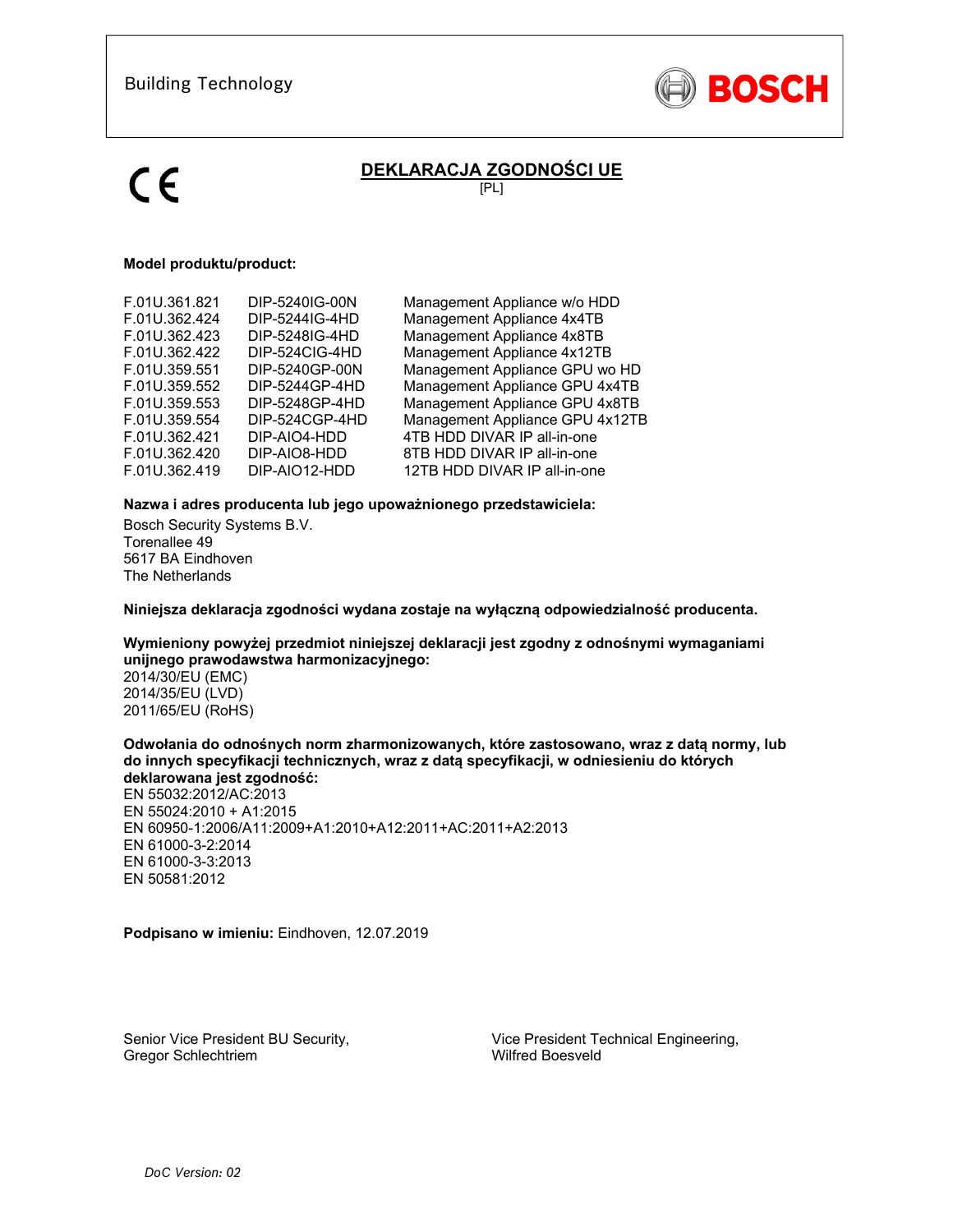

# **DECLARAÇÃO UE DE CONFORMIDADE**

[PT]

## **Modelo do produto/produto:**

| F.01U.361.821 | DIP-5240IG-00N | Management Appliance w/o HDD    |
|---------------|----------------|---------------------------------|
| F.01U.362.424 | DIP-5244IG-4HD | Management Appliance 4x4TB      |
| F.01U.362.423 | DIP-5248IG-4HD | Management Appliance 4x8TB      |
| F.01U.362.422 | DIP-524CIG-4HD | Management Appliance 4x12TB     |
| F.01U.359.551 | DIP-5240GP-00N | Management Appliance GPU wo HD  |
| F.01U.359.552 | DIP-5244GP-4HD | Management Appliance GPU 4x4TB  |
| F.01U.359.553 | DIP-5248GP-4HD | Management Appliance GPU 4x8TB  |
| F.01U.359.554 | DIP-524CGP-4HD | Management Appliance GPU 4x12TB |
| F.01U.362.421 | DIP-AIO4-HDD   | 4TB HDD DIVAR IP all-in-one     |
| F.01U.362.420 | DIP-AIO8-HDD   | 8TB HDD DIVAR IP all-in-one     |
| F.01U.362.419 | DIP-AIO12-HDD  | 12TB HDD DIVAR IP all-in-one    |
|               |                |                                 |

### **Nome e endereço do fabricante ou do respetivo mandatário:**

Bosch Security Systems B.V. Torenallee 49 5617 BA Eindhoven The Netherlands

**A presente declaração de conformidade é emitida sob a exclusiva responsabilidade do fabricante.** 

### **O objeto da declaração acima descrito está em conformidade com a legislação de harmonização da União aplicável:**

2014/30/EU (EMC) 2014/35/EU (LVD) 2011/65/EU (RoHS)

### **Referências às normas harmonizadas aplicáveis utilizadas, incluindo a data da norma, ou às outras especificações técnicas, incluindo a data da especificação, em relação às quais é declarada a conformidade:**

EN 55032:2012/AC:2013 EN 55024:2010 + A1:2015 EN 60950-1:2006/A11:2009+A1:2010+A12:2011+AC:2011+A2:2013 EN 61000-3-2:2014 EN 61000-3-3:2013 EN 50581:2012

### **Assinado por e em nome de:** Eindhoven, 12.07.2019

Senior Vice President BU Security, Gregor Schlechtriem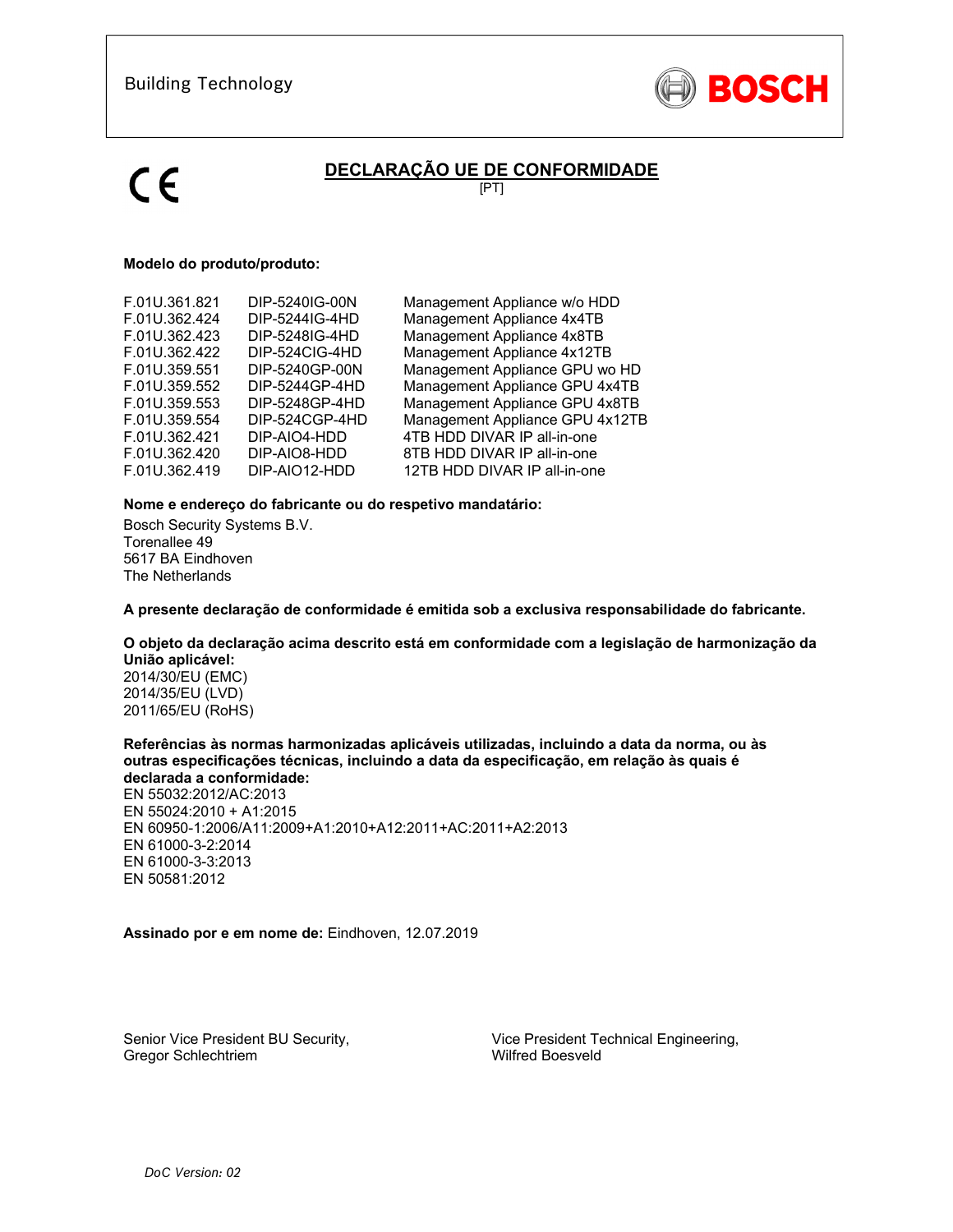

# **DECLARAȚIA UE DE CONFORMITATE**

[RO]

### **Modelul de produs/produsul:**

| F.01U.361.821 | DIP-5240IG-00N | Management Appliance w/o HDD    |
|---------------|----------------|---------------------------------|
| F.01U.362.424 | DIP-5244IG-4HD | Management Appliance 4x4TB      |
| F.01U.362.423 | DIP-5248IG-4HD | Management Appliance 4x8TB      |
| F.01U.362.422 | DIP-524CIG-4HD | Management Appliance 4x12TB     |
| F.01U.359.551 | DIP-5240GP-00N | Management Appliance GPU wo HD  |
| F.01U.359.552 | DIP-5244GP-4HD | Management Appliance GPU 4x4TB  |
| F.01U.359.553 | DIP-5248GP-4HD | Management Appliance GPU 4x8TB  |
| F.01U.359.554 | DIP-524CGP-4HD | Management Appliance GPU 4x12TB |
| F.01U.362.421 | DIP-AIO4-HDD   | 4TB HDD DIVAR IP all-in-one     |
| F.01U.362.420 | DIP-AIO8-HDD   | 8TB HDD DIVAR IP all-in-one     |
| F.01U.362.419 | DIP-AIO12-HDD  | 12TB HDD DIVAR IP all-in-one    |

### **Denumirea și adresa producătorului sau a reprezentantului său autorizat:**

Bosch Security Systems B.V. Torenallee 49 5617 BA Eindhoven The Netherlands

### **Prezenta declarație de conformitate este emisă pe răspunderea exclusivă a producătorului.**

### **Obiectul declarației descris mai sus este în conformitate cu legislația relevantă de armonizare a Uniunii:**

2014/30/EU (EMC) 2014/35/EU (LVD) 2011/65/EU (RoHS)

#### **Trimiteri la standardele armonizate relevante folosite, inclusiv data standardului, sau trimiteri la celelalte specificații tehnice, inclusiv data specificațiilor, în legătură cu care se declară conformitatea:**

EN 55032:2012/AC:2013 EN 55024:2010 + A1:2015 EN 60950-1:2006/A11:2009+A1:2010+A12:2011+AC:2011+A2:2013 EN 61000-3-2:2014 EN 61000-3-3:2013 EN 50581:2012

### **Semnat pentru și în numele:** Eindhoven, 12.07.2019

Senior Vice President BU Security, Gregor Schlechtriem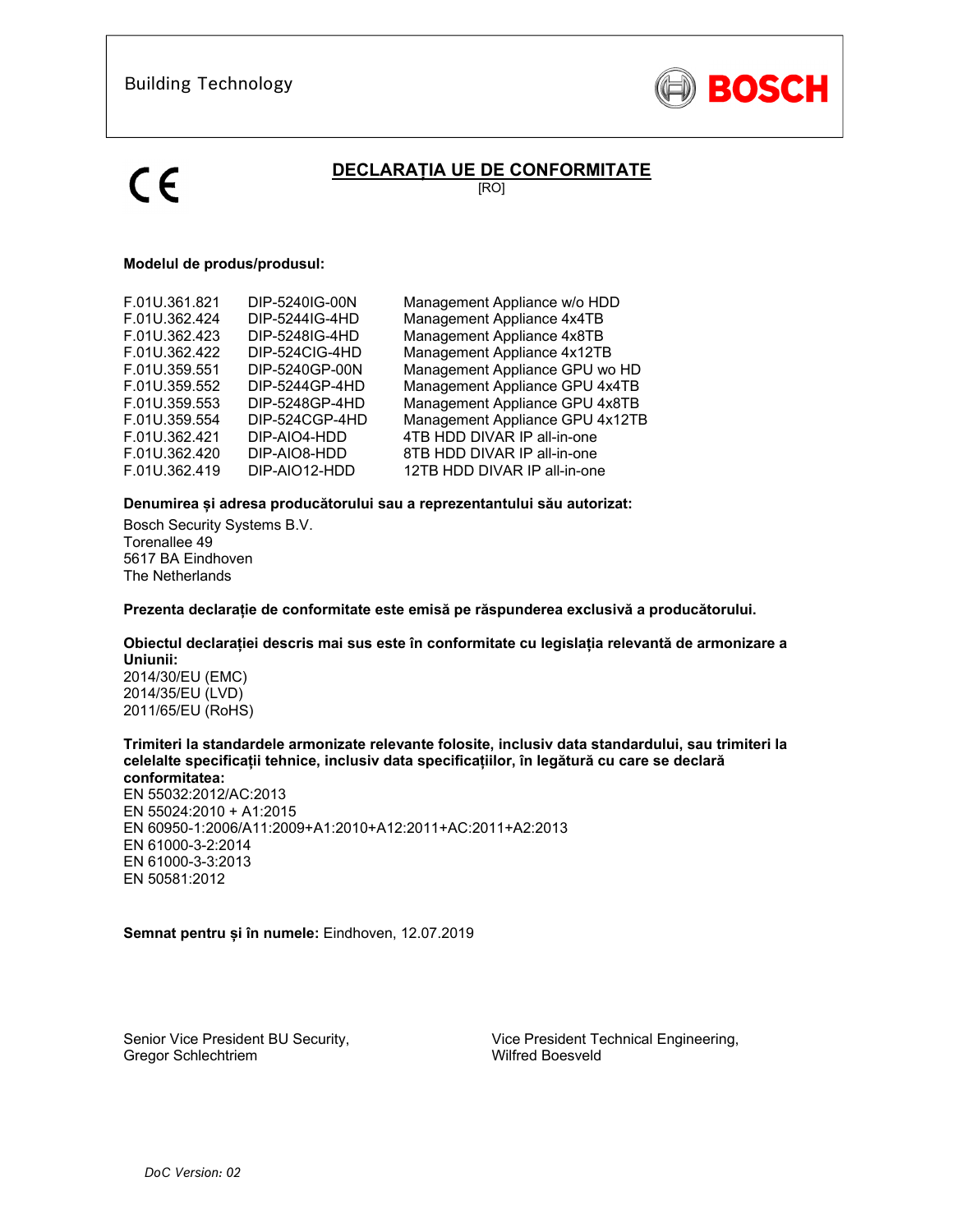

# **EÚ VYHLÁSENIE O ZHODE**

[SK]

# **Typ výrobku/výrobok:**

| F.01U.361.821 | DIP-5240IG-00N | Management Appliance w/o HDD    |
|---------------|----------------|---------------------------------|
| F.01U.362.424 | DIP-5244IG-4HD | Management Appliance 4x4TB      |
| F.01U.362.423 | DIP-5248IG-4HD | Management Appliance 4x8TB      |
| F.01U.362.422 | DIP-524CIG-4HD | Management Appliance 4x12TB     |
| F.01U.359.551 | DIP-5240GP-00N | Management Appliance GPU wo HD  |
| F.01U.359.552 | DIP-5244GP-4HD | Management Appliance GPU 4x4TB  |
| F.01U.359.553 | DIP-5248GP-4HD | Management Appliance GPU 4x8TB  |
| F.01U.359.554 | DIP-524CGP-4HD | Management Appliance GPU 4x12TB |
| F.01U.362.421 | DIP-AIO4-HDD   | 4TB HDD DIVAR IP all-in-one     |
| F.01U.362.420 | DIP-AIO8-HDD   | 8TB HDD DIVAR IP all-in-one     |
| F.01U.362.419 | DIP-AIO12-HDD  | 12TB HDD DIVAR IP all-in-one    |
|               |                |                                 |

## **Meno a adresa výrobcu alebo jeho splnomocneného zástupcu:**

Bosch Security Systems B.V. Torenallee 49 5617 BA Eindhoven The Netherlands

**Toto vyhlásenie o zhode sa vydáva na výhradnú zodpovednosť výrobcu.** 

## **Uvedený predmet vyhlásenia je v zhode s príslušnými harmonizačnými právnymi predpismi Únie:**

2014/30/EU (EMC) 2014/35/EU (LVD) 2011/65/EU (RoHS)

# **Odkazy na príslušné použité harmonizované normy vrátane dátumu normy alebo odkazy na iné technické špecifikácie vrátane dátumu špecifikácie, v súvislosti s ktorými sa zhoda**

**vyhlasuje:**  EN 55032:2012/AC:2013 EN 55024:2010 + A1:2015 EN 60950-1:2006/A11:2009+A1:2010+A12:2011+AC:2011+A2:2013 EN 61000-3-2:2014 EN 61000-3-3:2013 EN 50581:2012

**Podpísané za a v mene:** Eindhoven, 12.07.2019

Senior Vice President BU Security, Gregor Schlechtriem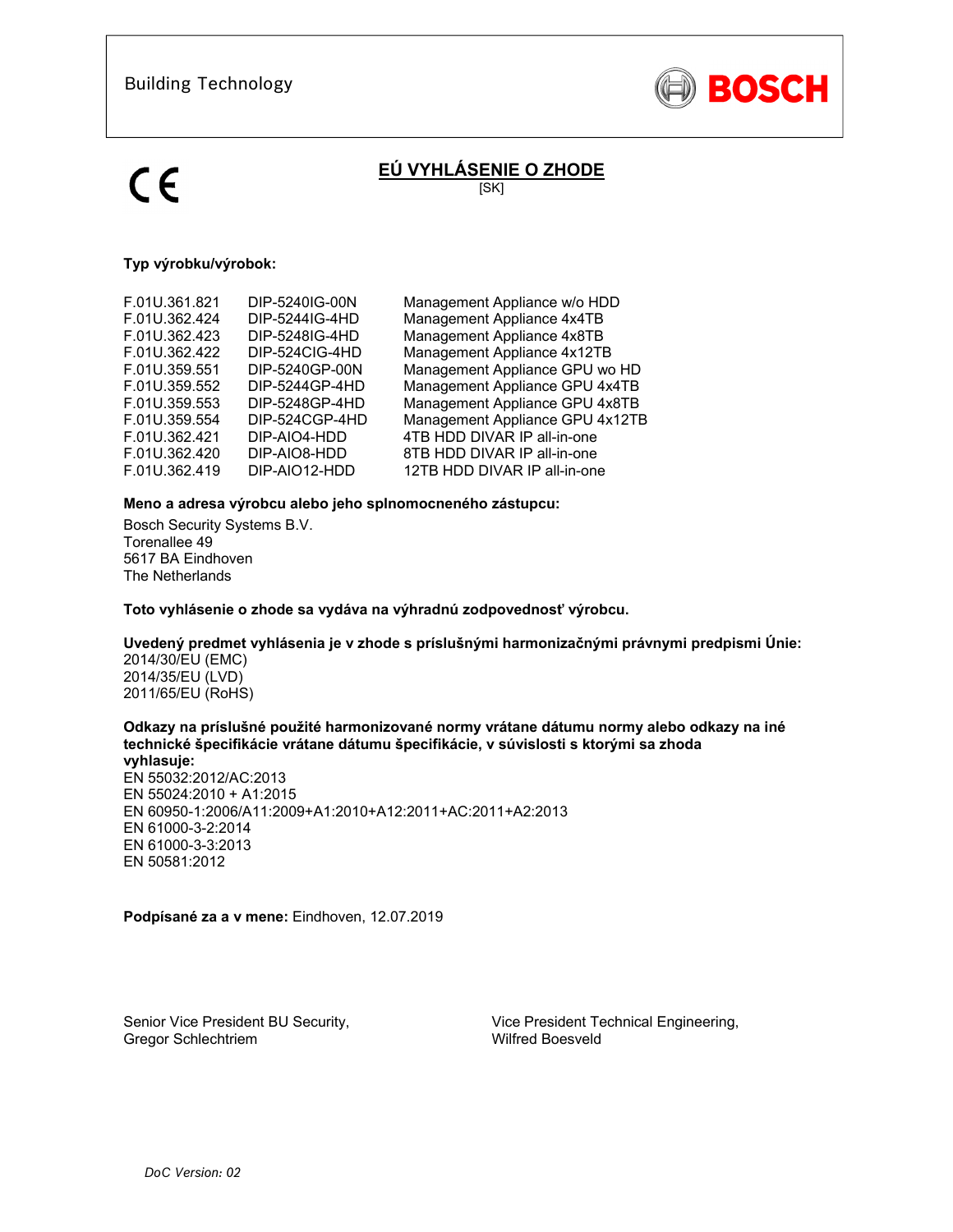

# **IZJAVA EU O SKLADNOSTI**

[SL]

### **Model proizvoda/proizvod:**

| F.01U.361.821 | DIP-5240IG-00N | Management Appliance w/o HDD    |
|---------------|----------------|---------------------------------|
| F.01U.362.424 | DIP-5244IG-4HD | Management Appliance 4x4TB      |
| F.01U.362.423 | DIP-5248IG-4HD | Management Appliance 4x8TB      |
| F.01U.362.422 | DIP-524CIG-4HD | Management Appliance 4x12TB     |
| F.01U.359.551 | DIP-5240GP-00N | Management Appliance GPU wo HD  |
| F.01U.359.552 | DIP-5244GP-4HD | Management Appliance GPU 4x4TB  |
| F.01U.359.553 | DIP-5248GP-4HD | Management Appliance GPU 4x8TB  |
| F.01U.359.554 | DIP-524CGP-4HD | Management Appliance GPU 4x12TB |
| F.01U.362.421 | DIP-AIO4-HDD   | 4TB HDD DIVAR IP all-in-one     |
| F.01U.362.420 | DIP-AIO8-HDD   | 8TB HDD DIVAR IP all-in-one     |
| F.01U.362.419 | DIP-AIO12-HDD  | 12TB HDD DIVAR IP all-in-one    |
|               |                |                                 |

### **Ime in naslov proizvajalca ali njegovega pooblaščenega zastopnika:**

Bosch Security Systems B.V. Torenallee 49 5617 BA Eindhoven The Netherlands

**Ta izjava o skladnosti je izdana na lastno odgovornost proizvajalca.** 

## **Predmet navedene izjave je v skladu z ustrezno zakonodajo Unije o harmonizaciji:**

2014/30/EU (EMC) 2014/35/EU (LVD) 2011/65/EU (RoHS)

#### **Sklicevanja na uporabljene harmonizirane standarde, vključno z datumom standarda, ali sklicevanja na druge tehnične specifikacije, vključno z datumom specifikacije, v zvezi s katerimi je skladnost deklarirana:**

EN 55032:2012/AC:2013 EN 55024:2010 + A1:2015 EN 60950-1:2006/A11:2009+A1:2010+A12:2011+AC:2011+A2:2013 EN 61000-3-2:2014 EN 61000-3-3:2013 EN 50581:2012

**Podpisano za in v imenu:** Eindhoven, 12.07.2019

Senior Vice President BU Security, Gregor Schlechtriem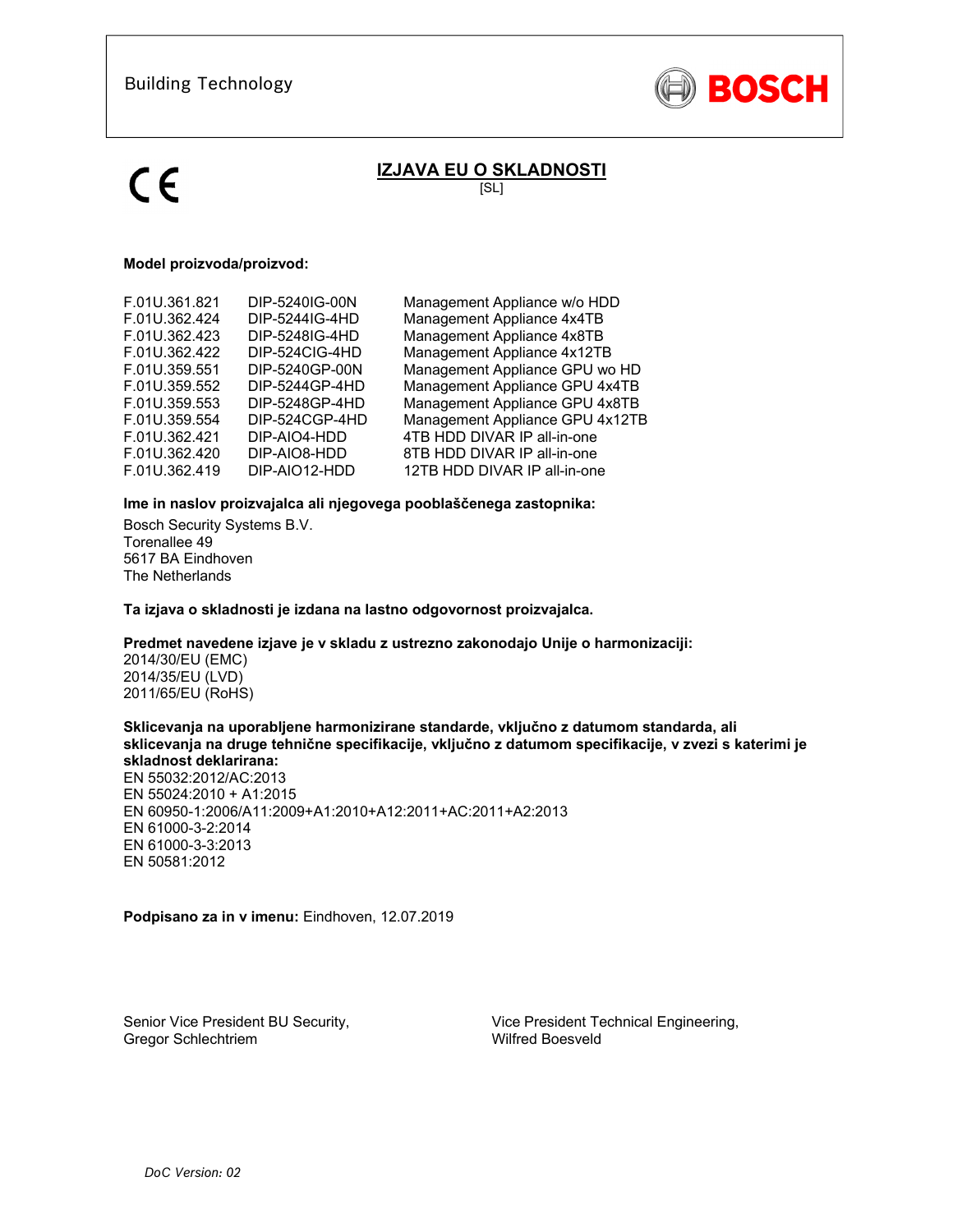

# **EU-VAATIMUSTENMUKAISUUSVAKUUTUS**

[FI]

## **Tuotemalli/tuote:**

| F.01U.361.821 | DIP-5240IG-00N | Management Appliance w/o HDD    |
|---------------|----------------|---------------------------------|
| F.01U.362.424 | DIP-5244IG-4HD | Management Appliance 4x4TB      |
| F.01U.362.423 | DIP-5248IG-4HD | Management Appliance 4x8TB      |
| F.01U.362.422 | DIP-524CIG-4HD | Management Appliance 4x12TB     |
| F.01U.359.551 | DIP-5240GP-00N | Management Appliance GPU wo HD  |
| F.01U.359.552 | DIP-5244GP-4HD | Management Appliance GPU 4x4TB  |
| F.01U.359.553 | DIP-5248GP-4HD | Management Appliance GPU 4x8TB  |
| F.01U.359.554 | DIP-524CGP-4HD | Management Appliance GPU 4x12TB |
| F.01U.362.421 | DIP-AIO4-HDD   | 4TB HDD DIVAR IP all-in-one     |
| F.01U.362.420 | DIP-AIO8-HDD   | 8TB HDD DIVAR IP all-in-one     |
| F.01U.362.419 | DIP-AIO12-HDD  | 12TB HDD DIVAR IP all-in-one    |
|               |                |                                 |

## **Valmistajan tai sen valtuutetun edustajan nimi ja osoite:**

Bosch Security Systems B.V. Torenallee 49 5617 BA Eindhoven The Netherlands

**Tämä vaatimustenmukaisuusvakuutus on annettu valmistajan yksinomaisella vastuulla.** 

### **Edellä kuvattu vakuutuksen kohde on asiaa koskevan unionin yhdenmukaistamislainsäädännön vaatimusten mukainen:**

2014/30/EU (EMC) 2014/35/EU (LVD) 2011/65/EU (RoHS)

## **Viittaus niihin asiaankuuluviin yhdenmukaistettuihin standardeihin, joita on käytetty, sekä kyseisten standardien hyväksymispäivä tai viittaus muihin teknisiin eritelmiin, joiden perusteella vaatimustenmukaisuusvakuutus on annettu, sekä kyseisten eritelmien hyväksymispäivä:**

EN 55032:2012/AC:2013 EN 55024:2010 + A1:2015 EN 60950-1:2006/A11:2009+A1:2010+A12:2011+AC:2011+A2:2013 EN 61000-3-2:2014 EN 61000-3-3:2013 EN 50581:2012

### **Seuraavan puolesta allekirjoittanut:** Eindhoven, 12.07.2019

Senior Vice President BU Security, Gregor Schlechtriem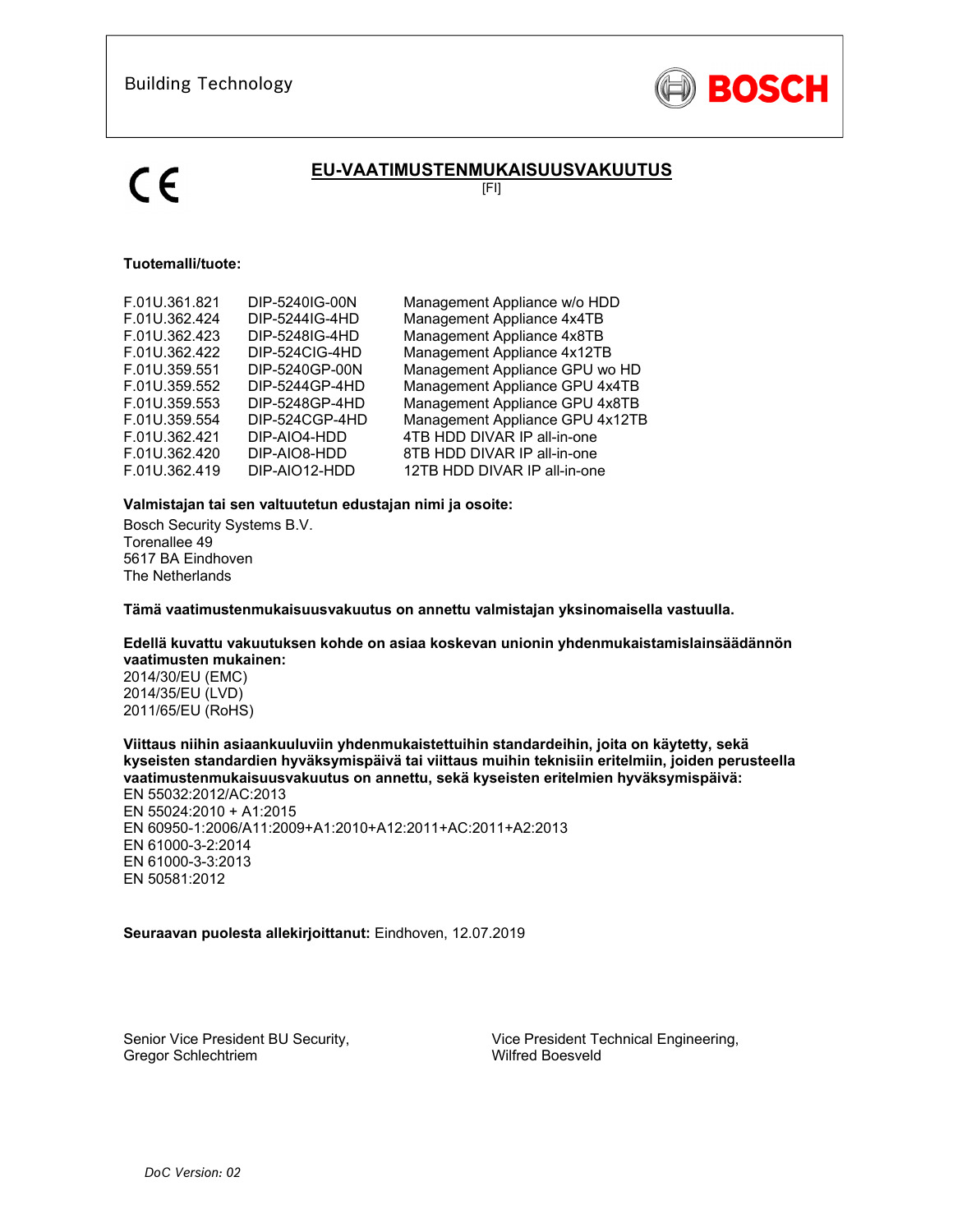

# **EU-FÖRSÄKRAN OM ÖVERENSSTÄMMELSE**

[SV]

### **Produktmodell/produkt:**

| Management Appliance GPU wo HD<br>F.01U.359.551<br>DIP-5240GP-00N<br>F.01U.359.552<br>DIP-5244GP-4HD<br>Management Appliance GPU 4x4TB<br>Management Appliance GPU 4x8TB<br>F.01U.359.553<br>DIP-5248GP-4HD<br>Management Appliance GPU 4x12TB<br>DIP-524CGP-4HD<br>F.01U.359.554<br>F.01U.362.421<br>DIP-AIO4-HDD<br>4TB HDD DIVAR IP all-in-one | Management Appliance w/o HDD<br>Management Appliance 4x12TB |
|---------------------------------------------------------------------------------------------------------------------------------------------------------------------------------------------------------------------------------------------------------------------------------------------------------------------------------------------------|-------------------------------------------------------------|
| F.01U.362.420<br>DIP-AIO8-HDD<br>8TB HDD DIVAR IP all-in-one<br>DIP-AIO12-HDD<br>F.01U.362.419<br>12TB HDD DIVAR IP all-in-one                                                                                                                                                                                                                    |                                                             |

### **Namn på och adress till tillverkaren eller dennes representant:**

Bosch Security Systems B.V. Torenallee 49 5617 BA Eindhoven The Netherlands

**Denna försäkran om överensstämmelse utfärdas på tillverkarens eget ansvar.** 

#### **Föremålet för försäkran ovan överensstämmer med den relevanta harmoniserade unionslagstiftningen:**

2014/30/EU (EMC) 2014/35/EU (LVD) 2011/65/EU (RoHS)

### **Hänvisningar till de relevanta harmoniserade standarder, inklusive datum för standarden, som använts eller hänvisningar till de andra tekniska specifikationer, inklusive datum för specifikationen, enligt vilka överensstämmelsen försäkras:**

EN 55032:2012/AC:2013 EN 55024:2010 + A1:2015 EN 60950-1:2006/A11:2009+A1:2010+A12:2011+AC:2011+A2:2013 EN 61000-3-2:2014 EN 61000-3-3:2013 EN 50581:2012

**Undertecknat för:** Eindhoven, 12.07.2019

Senior Vice President BU Security, Gregor Schlechtriem